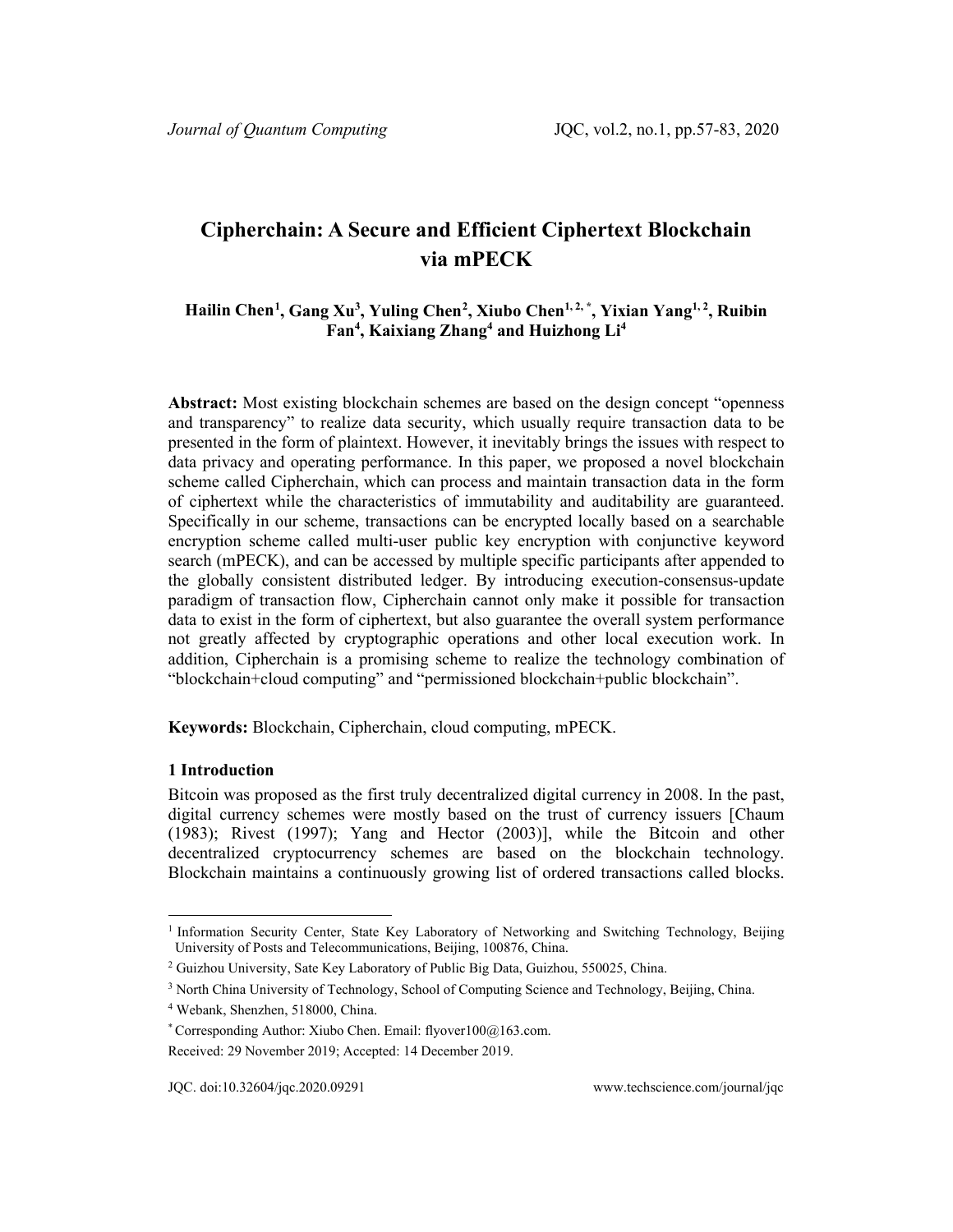Essentially, this emerging underlying technology is an open, transparent and distributed replicated database.

Blockchain achieves the data characteristics of auditability and immutability. It has been proven theoretically robust with respect to data security [Garay, Kiayias and Leonardos (2015); Miller and LaViola Jr (2014)]. However, Bitcoin's sensitive data is processed and stored in the form of plaintext, which is the same in most other public blockchain systems. This so-called "openness and transparency" labeled as blockchain's advantage is at the expense of data being accessible to anyone. Bitcoin employs the "pseudonym pattern" to let users send transactions to the blockchain network with public key addresses as their identities, intended to eliminate the relationship between users' real identities and transactions logic. However, Meiklejohn et al. [Meiklejohn, Pomarole, Jordan et al. (2013)] have demonstrated that the map between Bitcoin transactions and identities is traceable. The Bitcoin protocol recommends users create new pseudonymous public keys for each transaction. Nevertheless as shown in Reid et al. [Reid and Harrigan (2013)], transactions with multiple inputs are generally generated with the same user signature. What's worse, user habits also lead to the loss of transaction privacy information. Koshy et al. [Koshy, Koshy and McDaniel (2014)] also demonstrate that it is possible to identify ownership relationships between Bitcoin addresses and IP addresses.

In order to realize the transaction privacy protection in the blockchain system, various mechanisms have been proposed or applied [Karame and Androulaki (2016)]. Especially in the field of cryptocurrency, it can be roughly divided into three kinds of schemes: mixed-coin scheme [Bonneau, Narayanan, Miller et al. (2014); Duffield and Diaz (2015)], off-chain transaction scheme [Heilman, Alshenibr, Baldimtsi et al. (2017); Green and Miers (2017)] and cryptography scheme [Miers, Garman, Green et al. (2013); Sasson, Chiesa, Garman et al. (2014)]. Most schemes intend to achieve unlinkability of multiple inputs and outputs of transaction against the Unspent Transaction Outputs (UTXO) model. These solutions are feasible for a cryptocurrency system with a simple payment transfer function. However, in order to achieve the expansion of the blockchain function rather than just limited to digital currency applications, the transaction data type and execution logic will be more diverse and complicated. The amount of information brought will make the transaction inputs and outputs have a stronger correlation. This may lead to more complicated improvement schemes, and make system performance and even privacy or security not guaranteed. In addition, permissioned blockchains typically remove digital currency attributes for consideration of policies or applications. The scheme that can be applied to previous public blockchains may not be able to compete in the permissioned blockchains without digital currency [Vukolić (2017)].

With the advent of consortium blockchain (as a category of permissioned blockchains), transaction privacy has become a more significant issue to be addressed. Therefore, we have witnessed some novel improvement schemes employed out of the consideration of engineering implementation and operating efficiency. Multi-channel technology is adopted in Hyperledger Fabric v1.0 [Androulaki, Barger, Bortnikov et al. (2018)]. In R3 Corda [Hearn (2016)], transactions will be only spread and "witnessed" between relevant parties. Hence, both Fabric and Corda adopt the physical isolation against distributed ledger to split the transaction flows of the entire blockchain network. This abandons the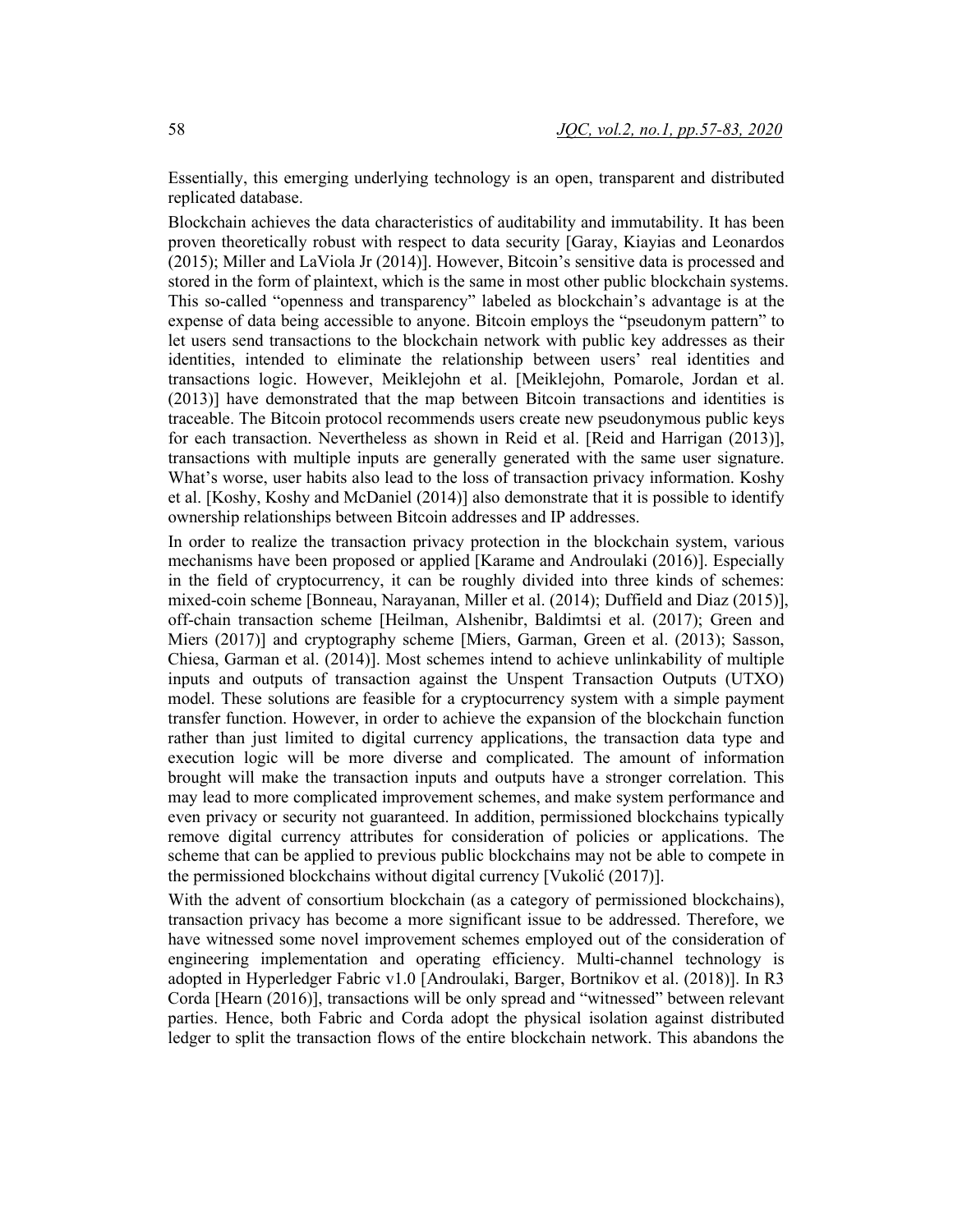design of distributed general ledger, where system reaches global consensus on transactions and store them in the same ledgers. This seems to have lost the concept and characteristics of the "original" blockchain. The security feature require that transaction cannot be tampered and forged once it is packed into the block structure. However, if blockchain systems adopts physical isolation scheme, transaction will be agreed upon only in a limited node group, which is still questionable in terms of security compared with previous public blockchains [Gervais, Karame, Wüst et al. (2016)].

In this paper, we propose a novel ciphertext blockchain scheme called Cipherchain. In Cipherchain, we retain the design of the distributed ledger technology (DLT) generally used in the public blockchain. All newly generated transactions need to go through the same consensus process and eventually be stored on a globally consistent distributed ledger. The biggest difference between Cipherchain and the previous blockchain schemes is that newly generated transactions need to be encrypted and then appended in the form of ciphertext to the ledger. Specifically, the mPECK technology [Hwang and Lee (2007)] is employed to process transaction data.

We reinterpreted the concept "openness and transparency", which is generally used to describe the basic properties of blockchain technology. Furthermore, Cipherchain can serve as an immutable and consistent ledger, even if transaction data is presented not in the form of plaintext. It can perform auditing, verification, sharing, etc. over transaction ciphertext between authorized participants.

Unlike all previous blockchain systems following the order-execute architecture, Hyperledger Fabric v1.0 [Androulaki, Barger, Bortnikov et al. (2018)] creates a novel execute-order-validate paradigm. Previous blockchain systems cannot implement the data presented directly in the form of ciphertext. All nodes play the same role in executing and ordering transactions. Hence while receiving a transaction in the form of ciphertext, nodes cannot verify whether the transaction is legitimate. Thus in Cipherchain, we followed the design idea of Fabric and some adjustments were made in accordance with the special requirements of our scheme. We call Cipherchain the execution-consensusupdate architecture, which allows the transaction data to be encrypted after it is executed, then reached global consensus and eventually updated to the general distributed ledger. Furthermore, local cryptographic computation overhead does not have much impact on system performance because of the modular design.

Cipherchain leverages both advantages of the public and the permissioned blockchains to serve our consideration of security and efficiency. The main contributions of our work can be summarized as follows:

- We proposed the first ciphertext blockchain scheme that can realize the privacy protection of transaction data directly. By introducing mPECK technology, our scheme can realize the transaction data in the form of ciphertext, making the transaction data and execution logic only shared between authorized participants while retaining the original attributes of previous Bitcoin-like blockchains.
- We adopt newly execution-consensus-update paradigm and two-level state database scheme. These make the independent consensus module affecting overall system performance be implemented efficiently.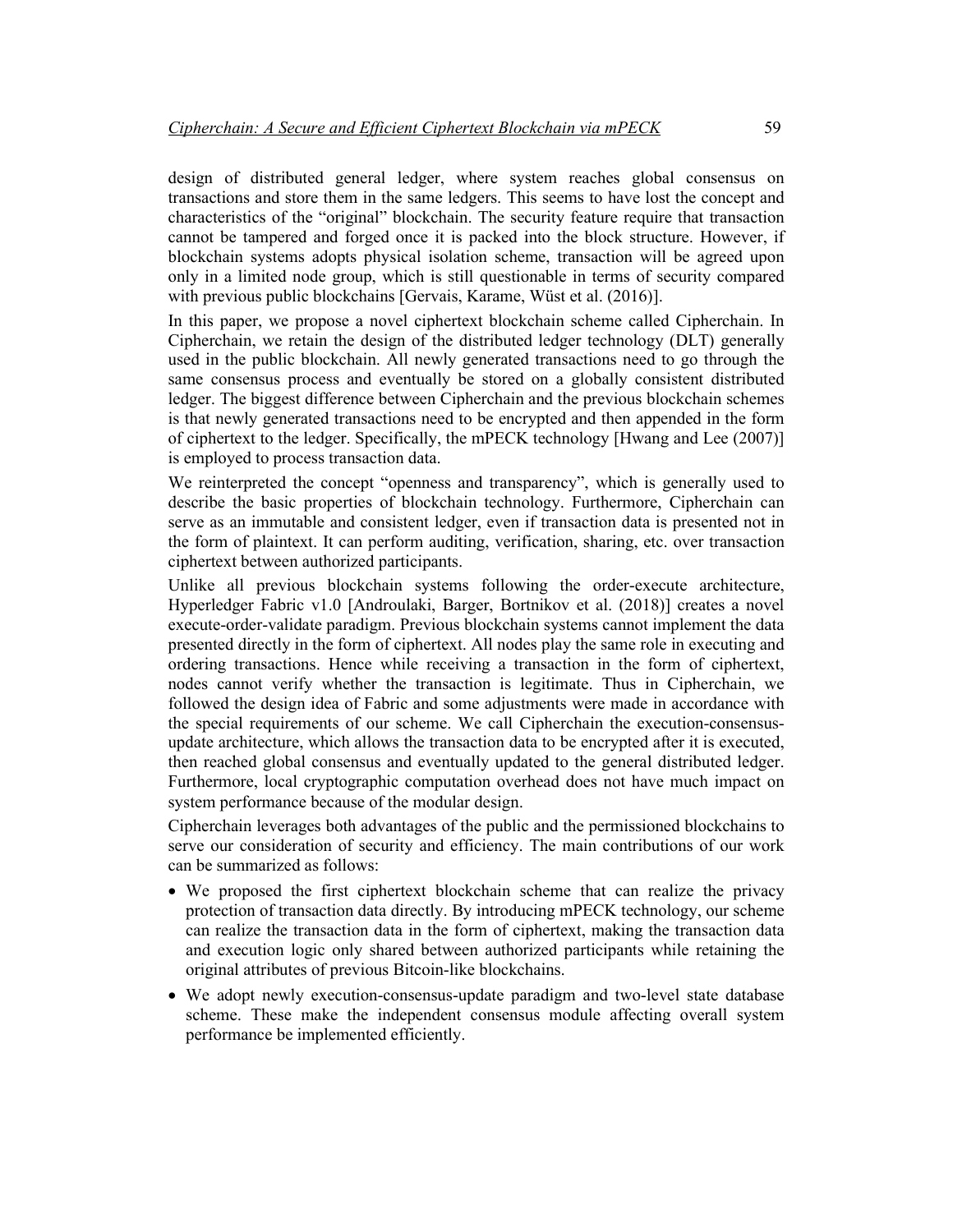• Our scheme can achieve the technology combination of "blockchain+cloud computing". Specifically, it takes advantage of cloud computing in data retrieval and storage to address the issue of data explosion that most blockchains may face. The process is illustrated in Fig. 1.

The remaining of the paper is organized as follows: We begin by introducing background and related work in Section 2, preliminary and assumption in Section 3. Section 4 provides an overview about the architecture design of Cipherchain. The detailed architecture design is described in Section 5 and necessary evaluation is showed in Section 6. Besides, some promising applications are described in Section 7. Finally, Section 8 concludes.



**Figure 1:** Cipherchain network composed of "cloud computing+permissioned blockchain"

## **2 Background and related work**

## *2.1 Blockchain*

In 2008, Nakamoto first proposed the blockchain in the Bitcoin White Paper [Nakamoto (2008)]. The miners in the blockchain network run the Proof of Work (PoW) consensus mechanism with their strong computing power. This maintains the normal operation and security of the system [Garay, Kiayias and Leonardos (2015)].

In recent years, many novel blockchain projects have emerged. The smart contract is added to blockchain while Ethereum [Buterin (2014)] came online. Blockchain technology is also moving towards commercial applications, which has ignited the rise of the consortium blockchain. In 2015, the Linux Foundation launched the open source project Hyperledger. Corda is the blockchain platform developed by R3 [Hearn (2016)], one of the leading blockchain consortiums. Unlike other blockchain schemes, Corda set "notary" nodes to maintain and update the ledger.

In most blockchain schemes (here we take Bitcoin as a reference), nodes are required to perform the same programs, including transaction execution, verification, consensus and storage. However, its shortcomings are also obvious: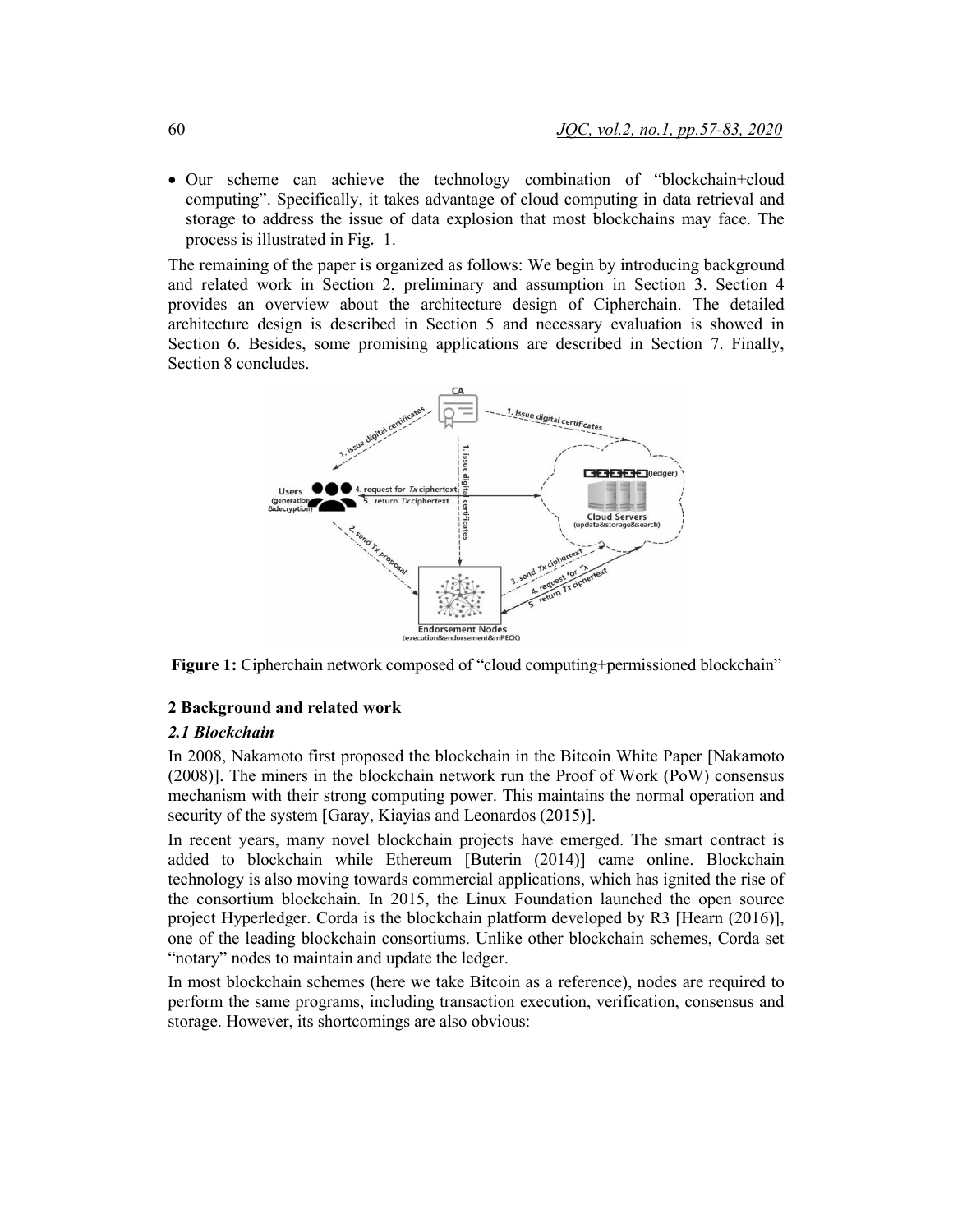**Performance.** Bitcoin-like schemes adopt the PoW mechanism or other similar ones. Although PoW is different from the previous consensus mechanisms such as Paxos [Lamport (1978)] and BFT, its idea is to select a qualified "leader" as well. However, leader is selected in the Byzantine environment [Lamport, Shostak and Pease (1982)], while the generation of valid blocks faces various complex network environments. At the same time, considering that the blockchain may face high transmission latency under the premise that the network quality cannot be guaranteed, the public blockchain protocols require the distributed data to reach the eventual consistency. Therefore, the blockchain system suspends the processing of newly generated transactions during the consensus phase. The result is that such a system cannot process the verification, consensus, and execution of transactions in parallel, which has become a bottleneck affecting the overall performance of the blockchain system.

After the advent of Ethereum [Wood (2014)], the smart contract was realized. However, the execution of smart contract make performance issues even more critical. A node may execute a long or even infinite loop of contract code while the program cannot automatically terminate, the system performance definitely drops dramatically. To address this issue, Ethereum adopted the "gas" mechanism based on its cryptocurrency. The amount of code executed is proportional to the amount of cryptocurrency that needs to be spent. Obviously, this mechanism is not adequate for the permissioned blockchain not based on cryptocurrency.

**Privacy.** In most public blockchains, data is exposed to all participants and stored in the form of plaintext. Since each transaction needs to be executed at all nodes, transaction logic and state update (if necessary) are transparent to them [Vukolić (2017)]. Consequently, analysis of transactions may yield useful information. Many of the privacy protection schemes mentioned above are based on the concept of "openness and transparency". They attempt to weaken the correlation between inputs and outputs, or between inputs (outputs) and transaction participants. However, the privacy protection cannot be guaranteed under the premise of the data presented in plaintext, according to the conclusions in [Meiklejohn, Pomarole, Jordan et al. (2013); Reid and Harrigan (2013); Koshy, Koshy and McDaniel (2014)] mentioned above. Besides, the inputs and outputs of the previous public blockchains are simply currency values. In the process of extending the blockchain function, it may be necessary to introduce multiple parameters into the input or output fields of the transaction as the logic becomes more complex.

#### *2.2 Hyperledger fabric*

As a consortium blockchain project, Hyperledger Fabric aims to promote the commercial application of blockchain across industries. Fabric system innovatively employs executeorder-validate mode [Androulaki, Barger, Bortnikov et al. (2018)], rather than the orderexecute mode used by most public blockchains.

In Fabric, it can be divided into three kinds of blockchain nodes by function: endorsers, orderers, and committers. The endorser completes the simulation and endorsement of transaction proposals; the orderer packs and orders transactions according to a certain consensus strategy; the committer maintains and updates the ledger on a per-channel basis. The endorser and the committer are usually on the same physical server.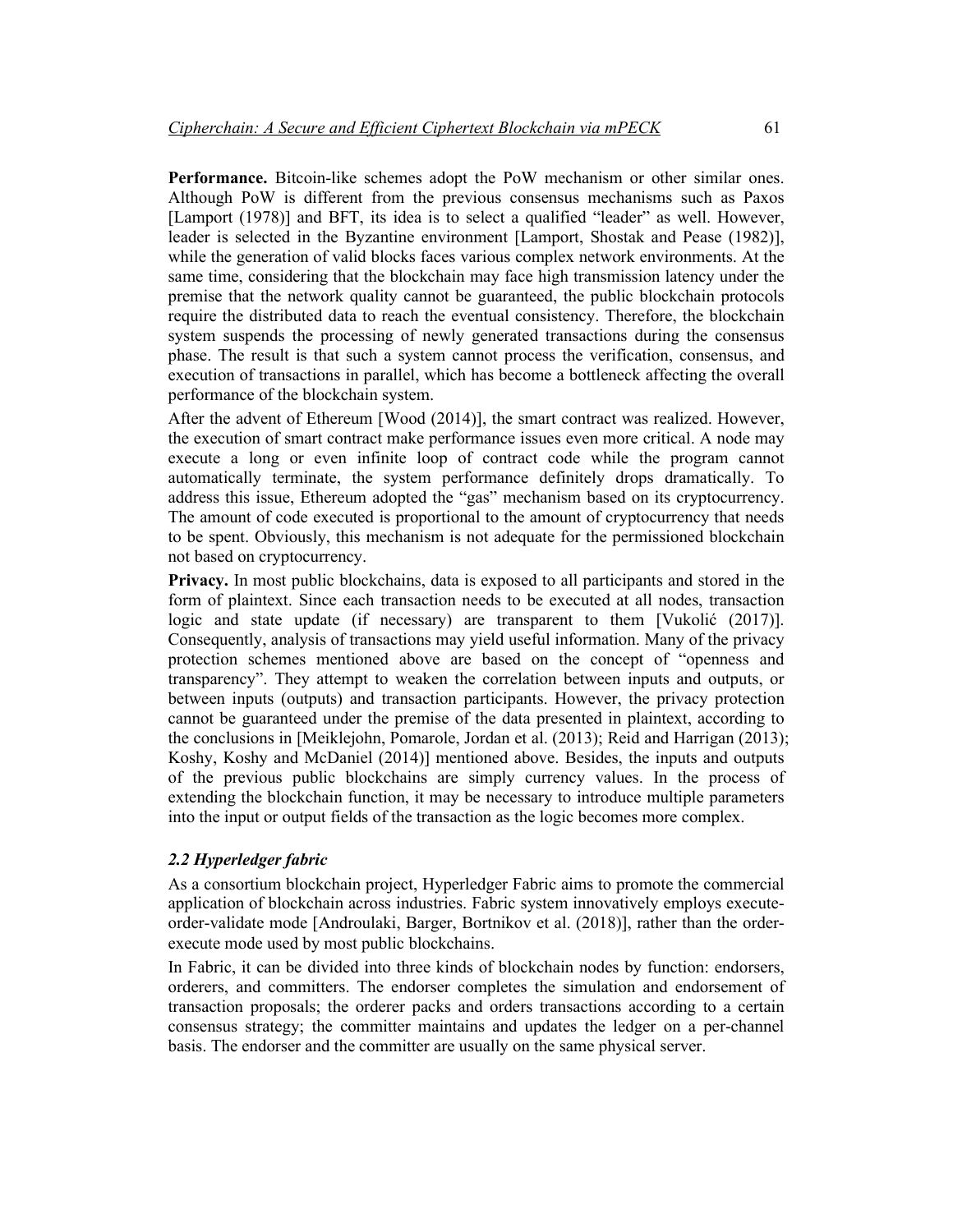The transaction proposal is generated by a client with execution logic (chaincode), which is then broadcast to the blockchain network. Unlike previous broadcasts to all nodes, Fabric employs a multi-channel design, where the transaction is sent to a specific endorser group according to the endorsement policy determined by the chaincode and chaincode itself. For endorsers and other types of nodes that are not in the channel, it is impossible to receive or access the transaction. When specified endorsers receive the transaction in the channel, they simulate the proposal according to the transaction logic of the chaincode, and signs the valid transaction, thereby completing endorsement function. After completing the above operation, the endorsers will return the execution results and signatures to the client. While the client collects "sufficient" signatures from endorsers, it will submit the executed transaction and signatures to orderers. The orderers then order received transactions and pack them into blocks, which then will be sent to committers. The committers evaluate endorsement policy and check read-write conflict of each transaction, which is eventually appended to the local ledger.

As can be seen from the execution of the transaction flow, Fabric adopted a storage isolation strategy. The transaction data and execution logic will only be accessed by specific nodes. In summary, Fabric is based on the trust of the endorsers, more precisely in the premise of trusting the endorsement policy, to achieve the privacy and security attributes of system. Due to the multi-channel design, Fabric is usually a multi-chain system-that is, one channel corresponds to one blockchain structure.

Different from the design of Fabric, we still apply the global consensus mechanism commonly used in previous public blockchains to Cipherchain, as well as the global distributed ledger.

#### *2.3 Searchable encryption*

Traditional information retrieval methods are based on the plaintext system, where the server is fully aware of stored information. Searchable encryption is a secure search technology that provides ciphertext retrieval on semi-honest or malicious servers.

The searchable encryption was first proposed by Song et al. [Song, Wagner and Perrig (2000)], who established the first symmetric searchable encryption scheme. While symmetric searchable encryption is limited to single-user scenarios, public key searchable encryption addresses the whole issues well, and realizes the data sharing among multiple participants. Then in 2004, Boneh et al. [Boneh, Di Crescenzo, Ostrovsky et al. (2004)] proposed the first public-key encryption with keyword Search (PEKS), and gave a PEKS construction scheme based on anonymous IBE. This solution is suitable for implementing mail routing in an untrusted mail system.

The above scheme is mainly for single keyword search. Yet, in practical applications, this cannot cope with the case where a specific file is accurately located when the file data is large. Then conjunctive keyword search technology came into being. In 2005, Golle et al. [Golle, Staddon, Waters et al. (2004)] first proposed a searchable encryption scheme based on conjunctive keyword. Park et al. [Park, Kim and Lee (2004)] proposed a public key encryption with conjunctive field keyword search (PECK), and presented two construction schemes. Boneh et al. [Boneh and Waters (2007)] also proposed a scheme for conjunctive keyword search over encrypted data in 2007. In the blockchain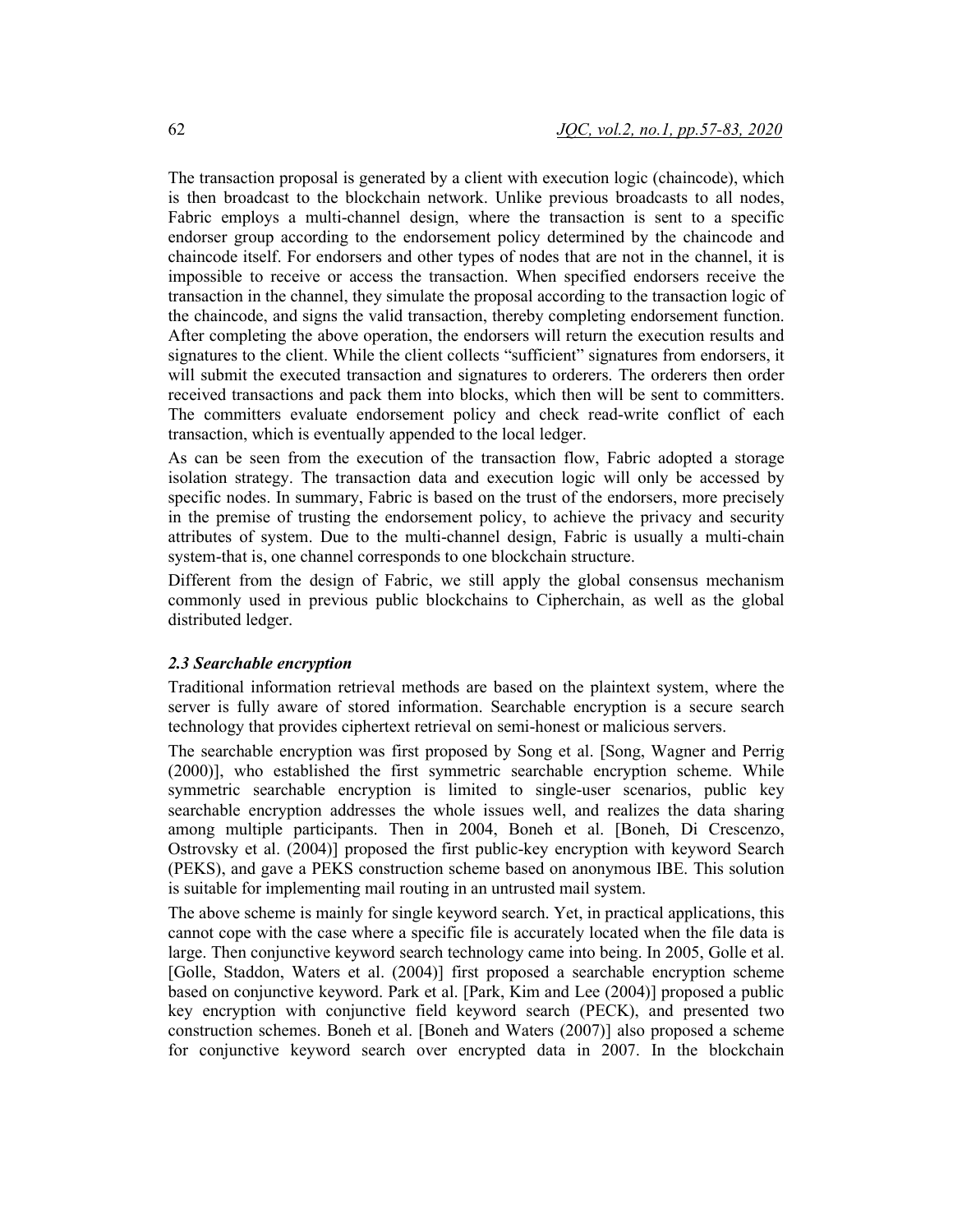application scenario based on the account model, the data-sharing mode is often one-tomany. That is, a single data owner publishes data, and multiple participants share, verify, or audit transaction data. The first one-to-many mode searchable encryption was constructed by Curtmola et al. [Curtmola, Garay, Kamara et al. (2011)] in 2006 based on Naor's broadcast encryption technology. The privacy protection mechanism of blockchain transaction employed in Cipherchain is based on the multi-user PECK scheme proposed by Hwang et al. [Hwang and Lee (2007)]. The idea is to use multi-receiver PKE [Baudron, Pointcheval and Stern (2000)] and randomness reuse [Kurosawa (2002)] to reduce the communication and computation cost in multi-user scenarios. Besides, it does not need a trusted third party.

#### **3 Preliminary and assumption**

## *3.1 Bilinear maps*

We assume that  $G_1$  and  $G_2$  are the two multiplicative cyclic groups of order  $p$ , which is a certain large prime. The bilinear map  $e: G_1 \times G_1 \to G_2$  is between these two groups. The bilinear map should be satisfied the following properties:

**Bilinear**: A map  $e: G_1 \times G_1 \to G_2$  is bilinear if  $e(u^x, v^y) = e(u, v)^{xy}$  for all  $u, v \in G_1$  and any  $x, y \in Z_n^*$ .

**Non-degenerate**: The map *e* does not send all pairs in  $G_1 \times G_1$  to the identity in  $G_2$ . If *g* is a generator of  $G_1$  then  $e(g, g)$  is a generator of  $G_2$ .

**Computable**: There is an efficient algorithm to compute  $e(u, v)$  for any  $u, v \in G$ 

#### *3.2 Assumption*

To facilitate the description of the scheme and simplify the details, we will make the following premise or assumptions:

1) Assume that after each transaction is generated, there are l fixed keyword fields without two identical ones.

2) The certificate authority (CA) is a fully trusted party, and all blockchain participants have been registered with the CA.

#### **4 Overview**

In this section, we will give an overview of the architecture design and explain the operation of the transaction flow. Here, we refer to the transaction data ciphertext and keyword set ciphertext mentioned later as the transaction ciphertext.

In Cipherchain, blockchain entities can generally be divided into four parts {*Tx*, CA, *N*, *U*}, where *Tx* is the transactions data. The CA authorize operations such as registration, authorization, or cancellation of all nodes and users. *N* is a set of blockchain nodes performing different programs and tasks, while *U* represents the participating users who generate transaction proposals. To facilitate the following description, we collectively refer to the users and associated endorsement nodes as part of *N*, as the transaction participants.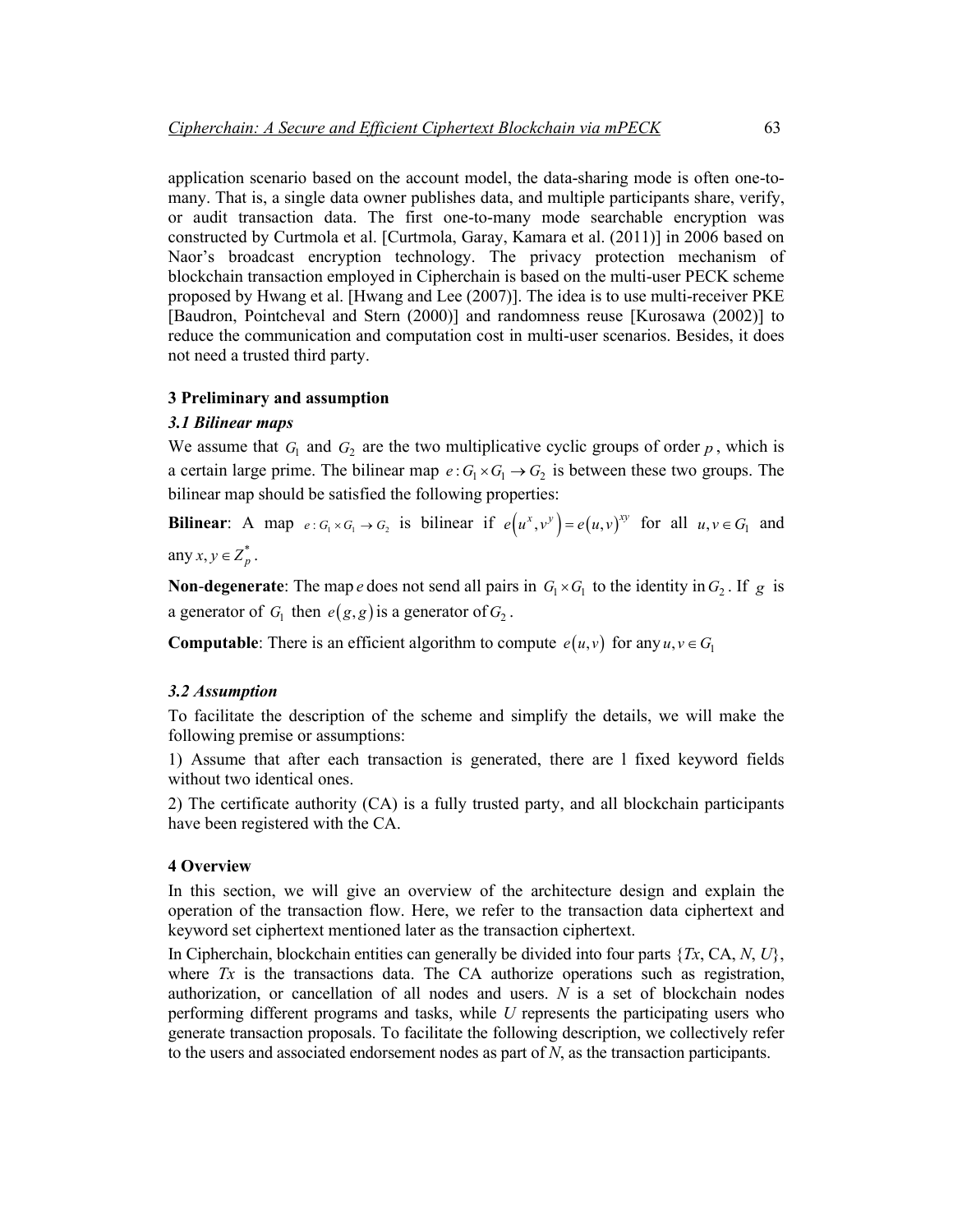The blockchain system is operated and maintained by participating nodes. The formation and transmission of transaction flow require these nodes with different tasks for full participation. In Cipherchain, blockchain nodes can be divided into the following three categories according to processing manner of transaction flow:

**Endorsement node.** These nodes are responsible for executing transaction proposals submitted by senders, verifying the validity of the transactions, and the core mission is to sign them for endorsement. That is, only transactions that meet the endorsement policies specified in the smart contracts will be considered valid. In addition, there is an endorsement node among partial nodes called proxy node, which is additionally responsible for collecting the transaction execution results and signatures of other endorsement nodes. Then it broadcasts valid transactions to consensus nodes.

**Consensus node.** The function performed by the consensus nodes is relatively not complicated, but it is a core factor affecting the transaction throughput of system. All nodes are required to collect newly received transaction ciphertext and run the same consensus mechanism.

**Storage node.** The storage nodes are responsible for receiving the block after consensus phase and maintaining full ledger data. Besides, they need to respond to the demand for transaction retrieval.

Physically, some types of nodes may belong to the same server. We will introduce later. The main process of transaction flow is illustrated in Fig. 2.



**Figure 2:** High-level transaction flow in Cipherchain

Different from the blockchain architecture of execute-order-validate implemented in Hyperledger Fabric, our proposed Cipherchain is more accurately described as executionconsensus-update architecture. That is, the distributed ledger update can be performed directly by storage nodes. Since we introduce the mPECK in Cipherchain, we briefly describe the blockchain architecture model with several polynomial time algorithms as follows:

1) *Params***:** Authorized participants registered with the CA will have their own key pairs for transaction encryption and decryption, as well as the public key certificate assigned by the CA. In addition, necessary system parameters are generated.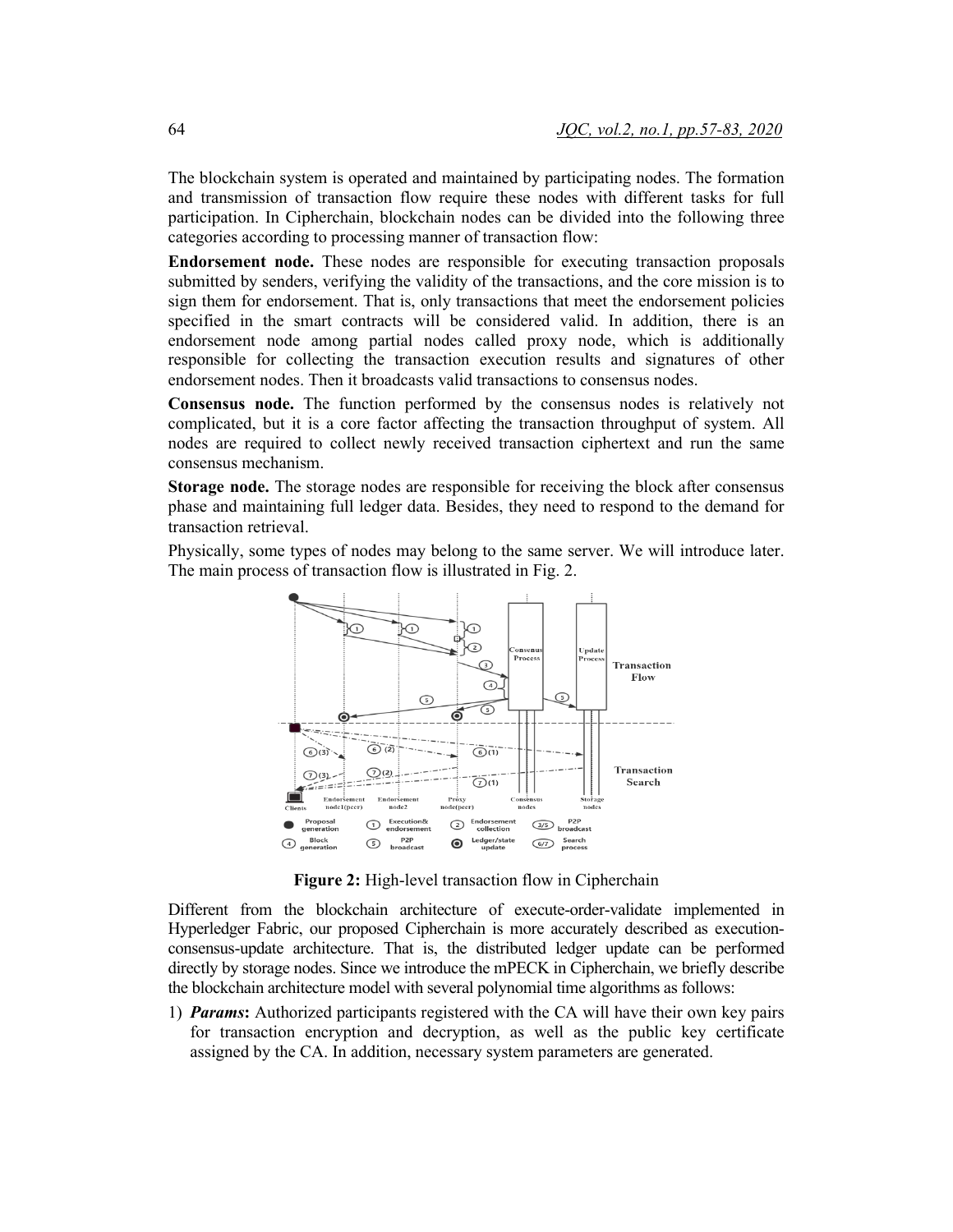- 2) *TpEndorse***:** The sender generates a transaction proposal *Tp* and corresponding keyword set, broadcasts them to specific endorsement nodes. These nodes perform a series of operations on *Tp* when recognizing them as valid to generate a transaction *Tx*. Then they sign the simulation result for endorsement, which will be subsequently delivered along with their signatures to the proxy node. Each endorsement node has a local state database (mentioned later) that is used to record the state information of the associated transaction participants and the user contract.
- 3) *mPECK+TxEnc***:** When the valid signatures of endorsement nodes reach the required number, the proxy node introduces the public keys of the transaction participants, to perform mPECK operation on *Tx* and the keyword set, thus generate a transaction ciphertext.
- 4) *Consensus***:** The proxy node broadcasts transaction ciphertext together with the signatures to consensus nodes. After performing necessary validation, consensus nodes order and pack the received transactions into blocks, then participate in the consensus process of the whole blockchain network. In the consensus phase, these nodes do not need to know the transaction content, so there is no need to store the blockchain ledger. Each consensus node is built with a global state database that records the state information of overall endorsement nodes.
- 5) *Update***:** The valid block after consensus phase is delivered to storage nodes, which then perform the update operation on their respective local ledgers. The endorsement nodes involved and all consensus nodes need to update state databases.
- 6) *Trapdoor***:** When a member of transaction participants needs to extract a transaction stored in the blockchain ledger, it can use the private key of the corresponding transaction to act on the keyword set to generate the trapdoor and deliver it to the storage nodes for ciphertext retrieval.
- 7) *Test***:** The storage node executes the *Test* algorithm after Step 6 has been executed. Once the operation is successful, the transaction data ciphertext corresponding to the keyword set is then transmitted to the member; otherwise, the search failure message is returned.
- 8) *TxDec***:** After receiving the transaction data ciphertext, the authorized member decrypts the ciphertext with its own private key, and eventually obtains target transaction information.

Obviously, the first five algorithms above describe the formation of the transaction flow, including the whole process from the generation of a transaction to the eventual ledger update. The latter three algorithms introduce a transaction search method based on trapdoor query.

#### **5 Architecture design**

In this section, we will elaborate on how Cipherchain works according to the overview in Section 4, and explain the details of the execution-consensus-update architecture. Before doing this, we introduce the concept of smart contract and state database designed in Cipherchain, which are mentioned frequently below.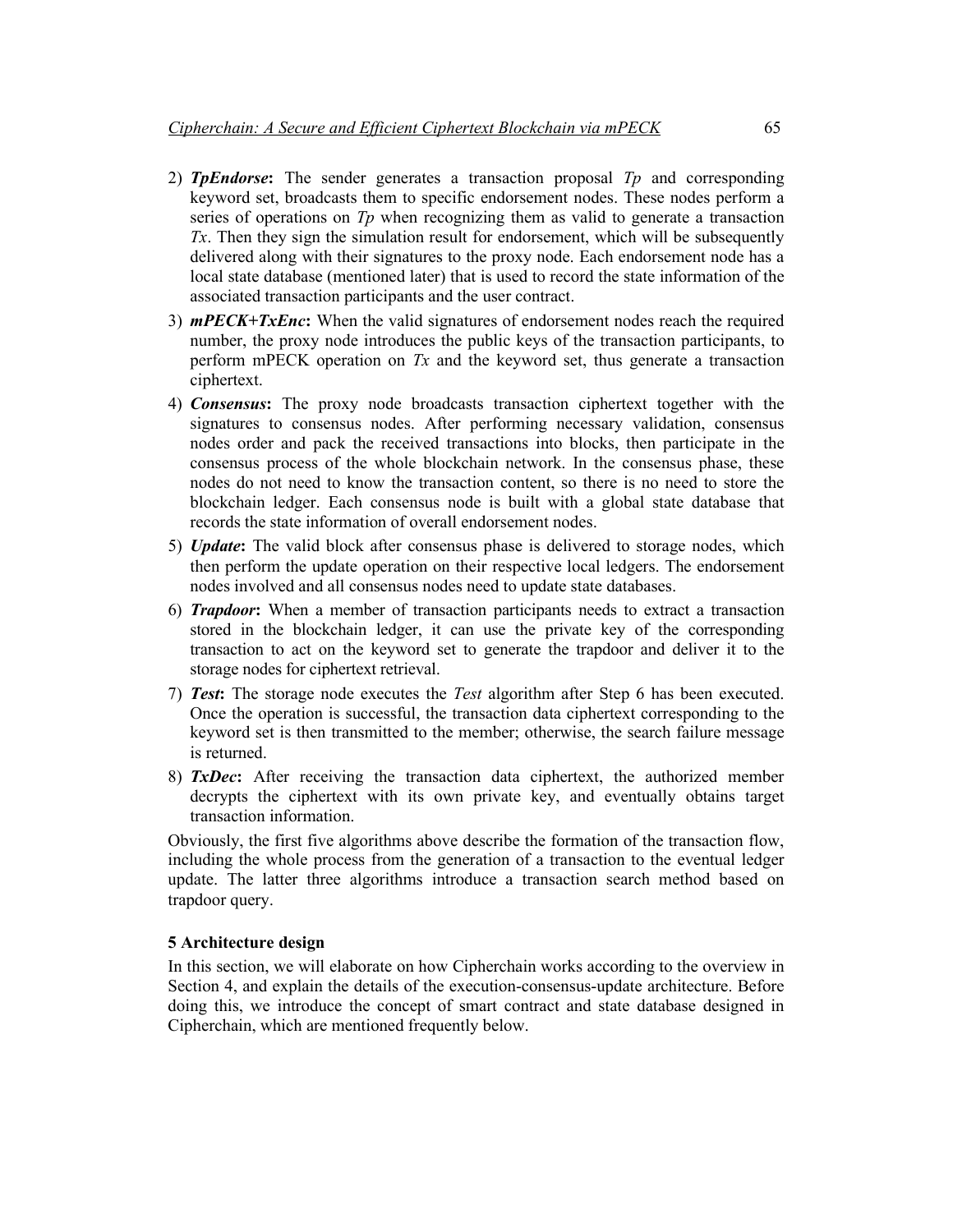# **Smart Contract**

The smart contract specifies the transaction logic and endorsement policy, which exists in the form of program code in the transaction. Generally, the transaction logic is the confidential data of business. Since the transaction exists in the form of ciphertext, this makes the smart contract more private and secure. In Cipherchain, smart contract can be categorized into user contract and system contract explained as follows:

**User contract (USC).** User contracts are developed by users and presented in the form of transactions. Before sending an ordinary transaction, the user must declare which user contract the transaction is associated with. The transaction execution result will be considered valid only if it conforms to the logic of user contracts. In addition, each user contract points to the system contract by default at the time of initial creation, parameterizing the function of the endorsement policy in the system contract, specifying the ID, quantity, and number threshold parameters, etc. of the endorsement nodes.

**System contract (SSC).** System contract is developed by the system administrator. It acts on all generated transactions in Cipherchain and affects the normal operation of the system and transaction flows. The main purpose of the system contract is to develop abstract endorsement policies. As can be seen from the above, each user contract must be associated with the system contract. If the parameterized endorsement policy in the user contract is not satisfied with the system contract requirements, the contract creation request will be rejected.

The system contract should have been in Cipherchain at the beginning of the system operation. Meanwhile, before users obtain blockchain service, they must have a valid user contract in the ledger. Of course, user contracts may also be updated, such as adjusting the endorsement policy, changing the transaction logic, etc., which requires the transaction participants to develop or verify the new contract.

#### **State database**

Each node in Ethereum has a dynamic global state trie in addition to the static blockchain structure. The state trie is specifically implemented using "the modified Merkle Patricia tree (trie)" [Matthew (2017)]. It records state data for all accounts in a key-value mode. The *nonce* field in the transaction serves as part of the account state and contribute to prevent "double spending" attack. This makes the traditional UTXO model replaced by the account model. Our solution is based on the account model as well.

The account state in Ethereum is globally consistent, that is, each node holds all the account information in the blockchain network. However, as the volume of transactions increases, the performance of Ethereum will also decline rapidly [Zhang, Jin and Cui (2018)]. In Cipherchain, a two-level state database scheme is proposed to conform to the modular design of the system. The lower level has local attributes, while the higher one is global consistent.

The local state database saved by specified endorsement nodes maintains the state information of associated transaction participants and the user contract. The term "specified" above refers to the nodes encoded in the user contract, which are generally only a subset of overall endorsement nodes. Moreover, an endorsement node can run multiple different user contracts, but a corresponding state database needs to be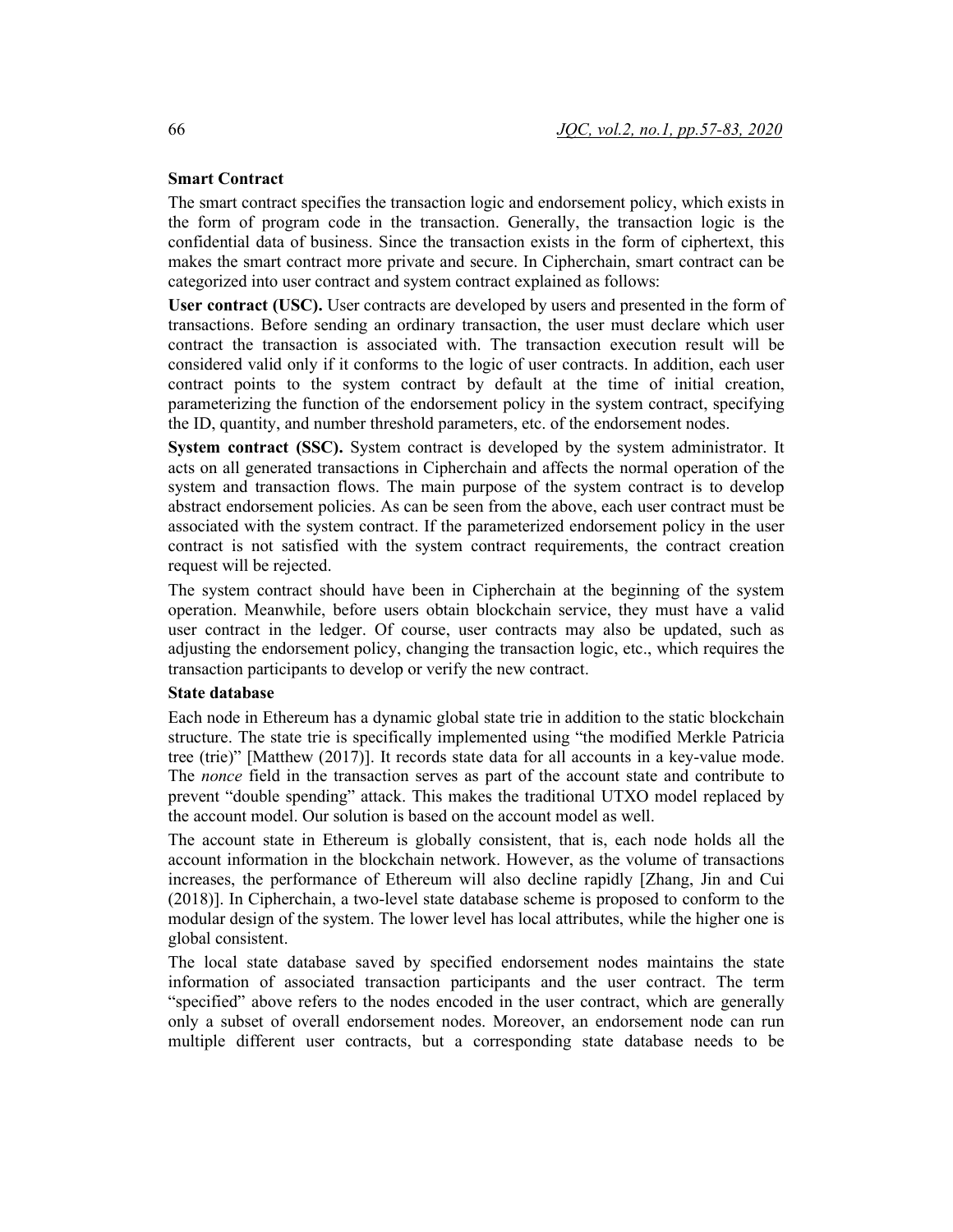established for each user contract. Ordinary transactions drive the update of the low-level database, which should be synchronized between specified endorsement nodes.

Consensus nodes maintain the global state database. This globally consistent database maintains state information for all endorsement nodes in the blockchain network.

Compared with Ethereum, the design of two-level state greatly reduces the storage burden of blockchain nodes, and the construction is more scalable and flexible. When a user contract is revoked, the corresponding low-level state database can be removed from local memory. Besides, operations on user contracts such as invocation and inheritance are not described in detail here.

## *5.1 Execution phase*

The execution phase is the core process of the Cipherchain, which consists of three algorithms: *Params, TpEndorse* and *mPECK+TxEnc*.

**Algorithm 1. Params**  $(I^k)$  **:** Given the security parameter  $I^k$ , it returns parameter set *params* =  $(G_1, G_2, e, H_1, H_2, g)$ , where *g* is the generator  $G_1$ . The hash functions  $H_1 = \{0,1\}^{log\omega} \rightarrow G_1 H_2 = \{0,1\}^{log\omega} \rightarrow G_1$  are related to the generation of keyword set ciphertext and trapdoor. The sender and the *n* other participants respectively generate random value  $s_0, s_1...s_n \in \mathbb{Z}_p^*$ , and compute  $t_i = g^{s_i}$ , that is, generate respective publicprivate key pairs for data encryption and decryption.

 $(pk_i, sk_i) = (t_i, s_i)$ 

It should be noted that among the *n* participants, there are not only the participating users, but also specified endorsement nodes.

Each transaction participant usually has at least two key pairs with different functions: one is allocated by CA for network access and identity authentication; the other is to encrypt or decrypt data, usually it can be generated by the transaction participant itself or by the CA. We identify the key pair of the former as:

$$
\left( pk_i^{ID}, sk_i^{ID} \right)
$$

Write the latter as:

$$
\left( pk_i^{Enc}, sk_i^{Enc} \right)
$$

**Remark:** Since the Cipherchain is a permissioned blockchain, it is necessary to provide PKI-based identity management and enforce transaction management. All users and nodes participating in the blockchain network need to be registered with the CA specified by the system. In addition, unlike previous blockchains, the keyword set field in Cipherchain's transactions is employed to facilitate ciphertext retrieval mentioned later.

**Algorithm 2.** *TpEndorse*  $(Tp, USC)$ : Executed by endorsement nodes. Take as input the transaction proposal *Tp* and associated user contract, output the transaction simulation result *Tx* and specified endorsement nodes' signature set of  $\text{Sig}_{T_x}$ . The generated *Tx* will not be written to the blockchain ledger in this phase.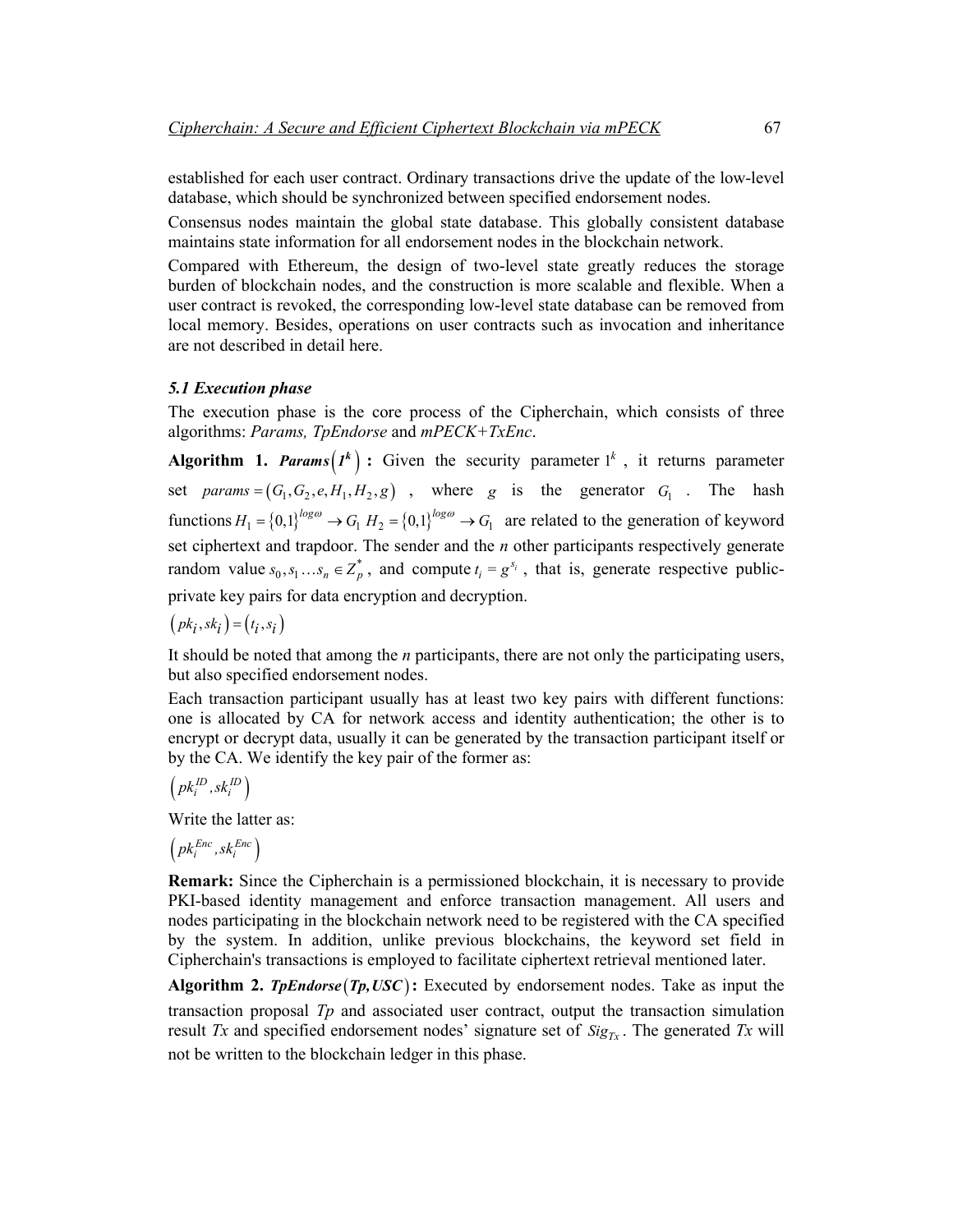The sender first needs to generate the transaction proposal *Tp* and fill in the keyword set  $W = \{w_1, \ldots w_l\}$ . Some necessary fields of a transaction proposal is shown in Tab. 1.

| Transaction<br>content | Mainly refers to the operation set of the transaction; if the<br>transaction is to create a user contract, it includes the contract code.                                                                                                 |  |  |  |
|------------------------|-------------------------------------------------------------------------------------------------------------------------------------------------------------------------------------------------------------------------------------------|--|--|--|
| Keyword set            | The sender needs to fill in the fixed keyword set $W = \{w_1,w_l\}$                                                                                                                                                                       |  |  |  |
|                        | corresponding to the transaction in advance.                                                                                                                                                                                              |  |  |  |
| Timestamp              | Time when the transaction proposal was generated.                                                                                                                                                                                         |  |  |  |
| ID and                 | Sender's identity information registered in CA, and the signature<br>of the proposal.                                                                                                                                                     |  |  |  |
| signature              |                                                                                                                                                                                                                                           |  |  |  |
| User contract          | The execution of the transaction relies on associated smart                                                                                                                                                                               |  |  |  |
| address                | contracts. If the contract address is 0, it means that the<br>transaction is to create a user contract.                                                                                                                                   |  |  |  |
| Nonce                  | Identifies the transaction ID. The nonce value will be<br>incremented by 1 each time after a transaction is executed. "User<br>Contract Address+Nonce" constitutes the unique identifier of the<br>transaction in the blockchain network. |  |  |  |

**Table 1:** The partial content of a transaction proposal

Since each ordinary transaction is associated with a specific user contract, a valid user contract needs to be created before ordinary transactions. The sender formulates a user contract *Tp*, which must be broadcast to the endorsement nodes specified in the contract. This special contract also specifies a proxy node as one of these endorsement nodes. The sender just wait for the proxy node to inform it whether the contract transaction has been appended to the ledger.

We assume that the user contract has been updated into the ledger. Each *Tp* is also delivered to all specified endorsement nodes. They verify whether the timestamp is valid, the user's identity is authentic and whether there is permission to submit the transaction based on the ID and signature provided by the sender.

The endorsement nodes need to access the contract transaction ciphertext according to the contract address provided in *Tp*, and decrypts to obtain the contract content with its private key  $s k_i^{Enc}$ . As for how to obtain the ciphertext, we will explain it in Section 5.3. If the ciphertext cannot be obtained, or the decryption fails, it indicates that the contract address provided is invalid, or the endorsement nodes are not specified by the contract. Then the endorsement nodes will return an error message to the proxy node. Next, the endorsement nodes will check whether the keyword set meets the specification of the keyword format.

The *Tp* submitted will be executed respectively according to the transaction logic on each specified endorsement node. After the execution is completed, the endorsement nodes generate a well-formed transaction structure *Tx*, and sign the result, then deliver the signature information  $Sig_{Tx}$  to the proxy node. During the execution phase, the endorsement nodes should retain the context of the execution results and not update the account state until *Tx* is eventually appended to the ledger. Generally, the hashes of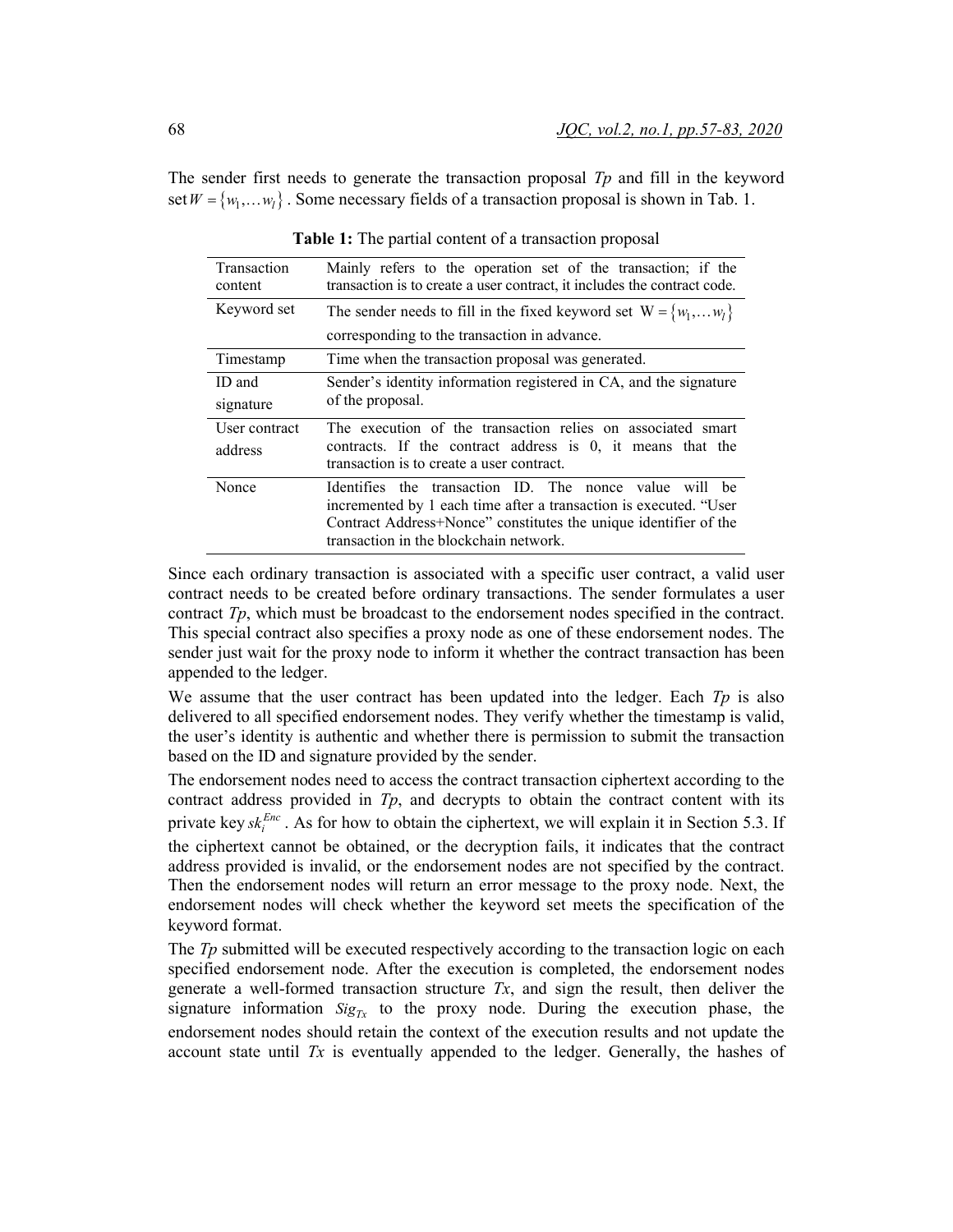transaction structures received by the proxy node are the same, which indicates that the *Tp* generated by the sender is "correct". This "correct" indicates that the execution process and results of the code are unambiguous.

The formation of a user contract is not explained in detail above, so we briefly describe it here. The sender creates a user contract *Tp* and sends it to specified endorsement nodes, which will do the following additional work:

- 1) Check if the sender has permission to create a contract with a certain type.
- 2) Check whether the user contract meets the endorsement policies in the system contract.
- 3) Check the authenticity and authority of user contract creators' identities specified in the contract (optional).
- 4) Verify that the contract transaction logic satisfies the system contract specifications.

Here we will explain the Step 3 above. Due to the diversity of business types, the initiation of a user contract transaction may be actively performed by a single sender or multiple parties together. If the individual has permission to create an ordinary transaction, the endorsement nodes only need to verify the identity information of the sender. While multiple parties participate together, each endorsement node will wait for receiving all users' signatures.

A user contract is eventually considered valid only if overall endorsement nodes specified in the contract (including the proxy node) endorse the contract. Then each specified endorsement node creates an initial state database locally that maps to the contract.

**Remark:** If the smart contract in Cipherchain is written in a similar way to the Ethereum programming language, each proxy node always receive the same transaction execution results. While writing code in a more flexible programming language other than Solidity, this makes transaction logic more powerful and decentralized applications more scalable. However, programming languages like  $C/C++$  or Java may bring result uncertainty, which in turn destroys the consistency of both the transaction results and the account state with respect to most blockchains. In Cipherchain, the proxy node is selected to play a critical role in transaction execution. It compare the results of asynchronous execution to obtain sufficient matching responses from fixed endorsement nodes. In the worst case, the user need to resubmits a new *Tp*. According to the description of Fabric's future solutions, it may introduce CRDTs [Shapiro, Preguiça, Baquero et al. (2011)] to enhance the liveness semantics under contention.

**Algorithm 3.** *TxEnc*  $(y_0, y_1... y_n, Tx)$ +*Mpeck*  $(y_0, y_1,... y_n, W)$ : Executed by the proxy node. Take as input the public keys  $p_k^{Enc}$  of transaction participants, the transaction plaintext *Tx*, and the keyword set  $W = \{w_1, \ldots w_l\}$ , and output the transaction ciphertext  $C_{Tx}$ . For simplicity, here  $y_i$  is used instead of  $pk_i^{Enc}$  in the certain equations later.

When the proxy node verifies the  $Tx$  structures and signatures set of  $Sig_{Tx}$  are valid, and the number or proportion of the same result meets the endorsement policy, the *Tx* is recognized as valid.

Here we assume that all specified endorsement nodes correctly execute the *Tp*; meanwhile, they deliver the execution results to the proxy node. A secure multi-receiver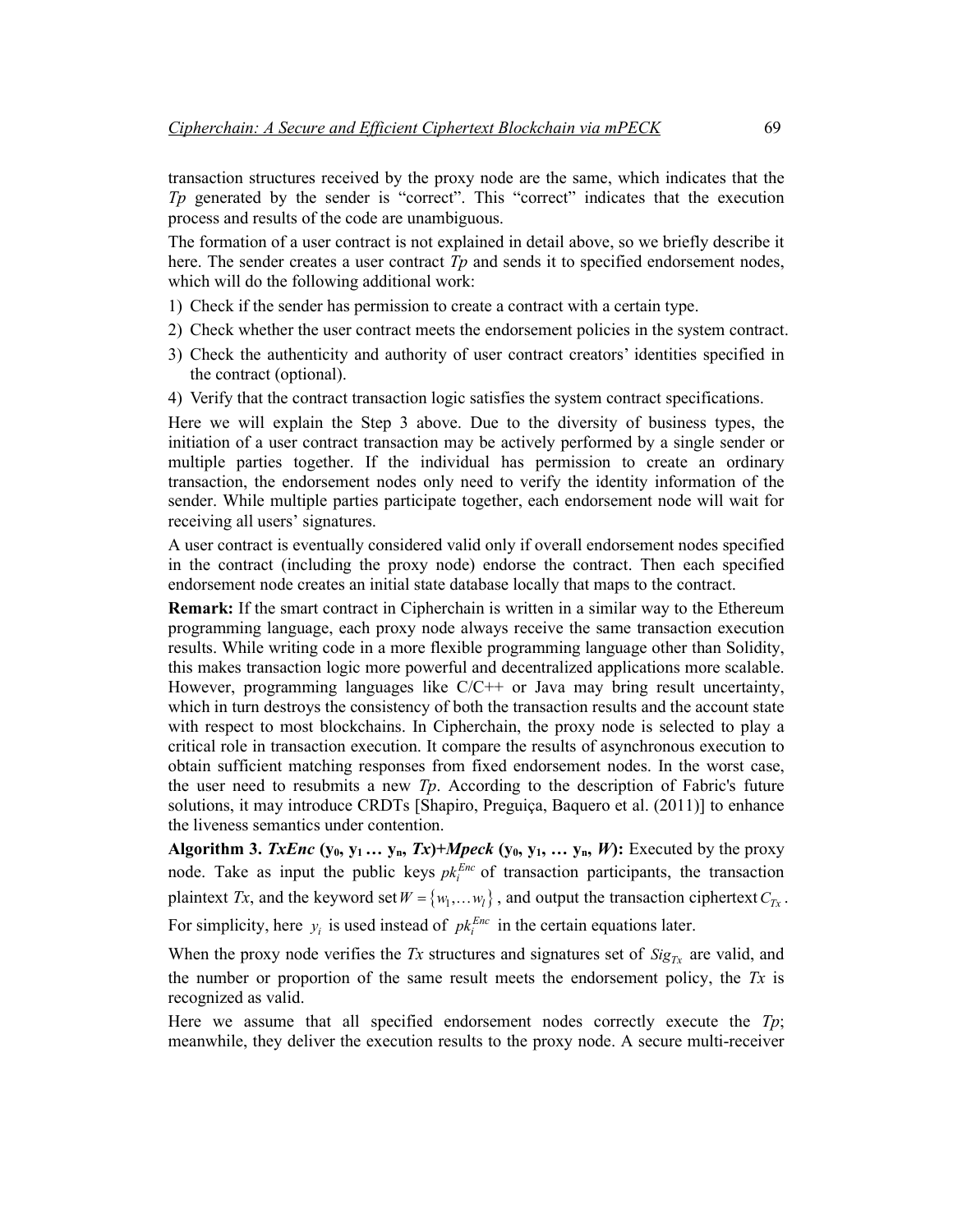$$
E_{Tx} = H(e(g, g)^{r_1 r_2}) \oplus Tx \tag{1}
$$

Here  $H(\cdot)$  is a collision-resistance hash function.

The generation process of the keyword set ciphertext  $E_W$  is:

$$
A = g^{r_1}, B_j = y_j^{r_2}, C_i = h_i^{r_1} f_i^{r_2},
$$
  
 
$$
1 \le i \le \ell, 0 \le j \le n
$$
 (2)

Where  $h_i = H_1(w_i)$ ,  $f_i = H_2(w_i)$ . Then the complete transaction ciphertext is presented below:

$$
C_{Tx} = (E_{Tx}, E_W),E_w = (A, B_0, \dots, B_n, C_1, \dots, C_l)
$$
\n(3)

Then, the data structure before and after the  $Tx$  is encrypted, is as follows:

$$
T_x = (Tx || W) = (Tx || w_1 || ... || w_l)
$$
  
\n
$$
C_{Tx} = (E_{Tx} || E_W)
$$
  
\n
$$
= (E_{Tx} || A || B_0 || ... || B_n || C_1 || ... || C_l)
$$
\n(4)

Subsequently, the proxy node broadcasts  $C_{Tx}$  and signatures to consensus nodes.

Ideally, the proxy node receives messages from all specified endorsement nodes, which create consistent execution results against *Tp*. However, the proxy node may not receive response from a minority of nodes (failure, offline, etc.), or the received results are wrong by comparison. The public keys  $pk_i^{Enc}$  of these nodes will not be used as input parameters for the algorithm 3.

In some cases, none of the execution results against *Tp* reaches a dominant ratio that is declared in the user contract; or the number of endorsement nodes does not reach the specified threshold. If so, the proxy node returns execution failure message to the sender, clears the execution context of *Tp*, and the local state database does not change.

**Remark:** Mostly, transaction data is generated by one initiator, while multiple participants share the result of transaction execution. Once transactions are created for recipients multiple times by employing traditional encryption technology, obviously the communication and storage overhead will increase linearly. This is unacceptable for blockchain systems where data capacity is severely limited. Thus in Cipherchain, the multi-receiver public key encryption scheme of ElGamal [ElGamal (1985)] type can process *Tx* in the context of multi-users. The cryptographic operations do not affect the overall performance of the blockchain system.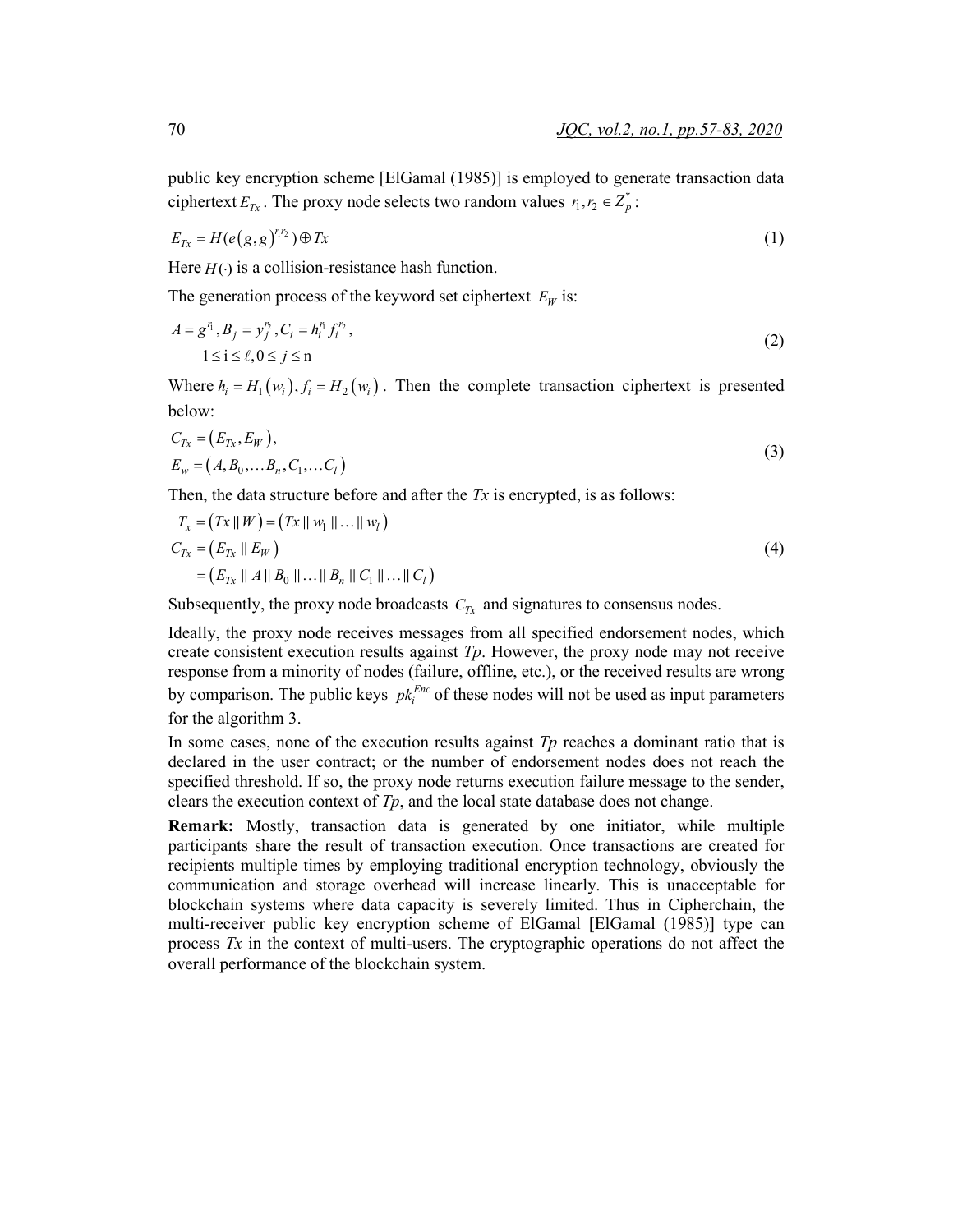#### *5.2 Consensus phase*

In the consensus phase, since there is no need to execute the transaction logic, the core is to run a consensus algorithm to ensure the consistency of the blockchain ledger, which makes it possible for transactions to be presented in the form of ciphertext.

**Algorithm 4.** *Consensus*  $(C_{Tx})$ : Executed by consensus nodes. Take as input the transaction ciphertext( $E_{Tx}, E_W$ ) and signature set of  $Sig_{Tx}$ , output the block structure  $B_T$ . Proxy nodes in the blockchain network broadcast  $C_{Tx}$  to the consensus nodes.

The evaluation that the consensus nodes need to perform are relatively simple, namely:

1) Check if the  $C_{Tx}$  is within the limited capacity.

Each transaction is created with a capacity limit, which ensures that a block with the same capacity cap can accommodate enough transactions. On other hand, a block containing too few transactions will significantly affect system performance. In Cipherchain, each  $C_{Tx}$  contains an additional keyword set ciphertext. Therefore, it is necessary to consider various factors such as consensus mechanism and network bandwidth to set these parameters.

2) Check if the timestamp of  $C_{Tx}$  is within a specific period.

The proxy node attaches a timestamp to a transaction before sending it, indicating when the transaction was sent. There is also a timestamp in the transaction structure, but it indicates the generation time of Tp, not perceived by consensus nodes. The consensus nodes detect whether the timestamp attached satisfies within a specific period. If so, proceed to the next step.

- 3) Check if the identities of the endorsement nodes the transaction associated with are valid. The proxy node sends the identity information of all endorsement nodes that have performed endorsement operation. Then consensus nodes will check whether these digital identities are valid and whether they have the authority to endorse.
- 4) Check if the transaction hashes signed by all endorsement nodes are the same.

Consensus nodes decrypt the signatures with the public keys  $pk_i^{ID}$  of endorsement nodes. If hashes of the decrypted transaction are all the same, this indicates that the results of the transaction execution are consistent.

5) Check if there are duplicate transactions.

Even if the first four steps are verified successfully, there is no guarantee that the transaction is valid. Consensus nodes may collect multiple duplicate transactions from a certain proxy node. Therefore, they need to identify duplicate transactions to prevent "double spending". The easiest way is to keep the transaction hashes processed within several specific rounds of consensus and to compare with each newly received transaction.

There will still be some special cases where the transaction is repeatedly appended to Cipherchain. The proxy nodes may mistakenly consider that a transaction has not been successfully updated to the Cipherchain for some reason. Therefore, they may resend a transaction with a new timestamp. This usually happens when consensus nodes have cleared local transaction history. To address these threats, the state information of all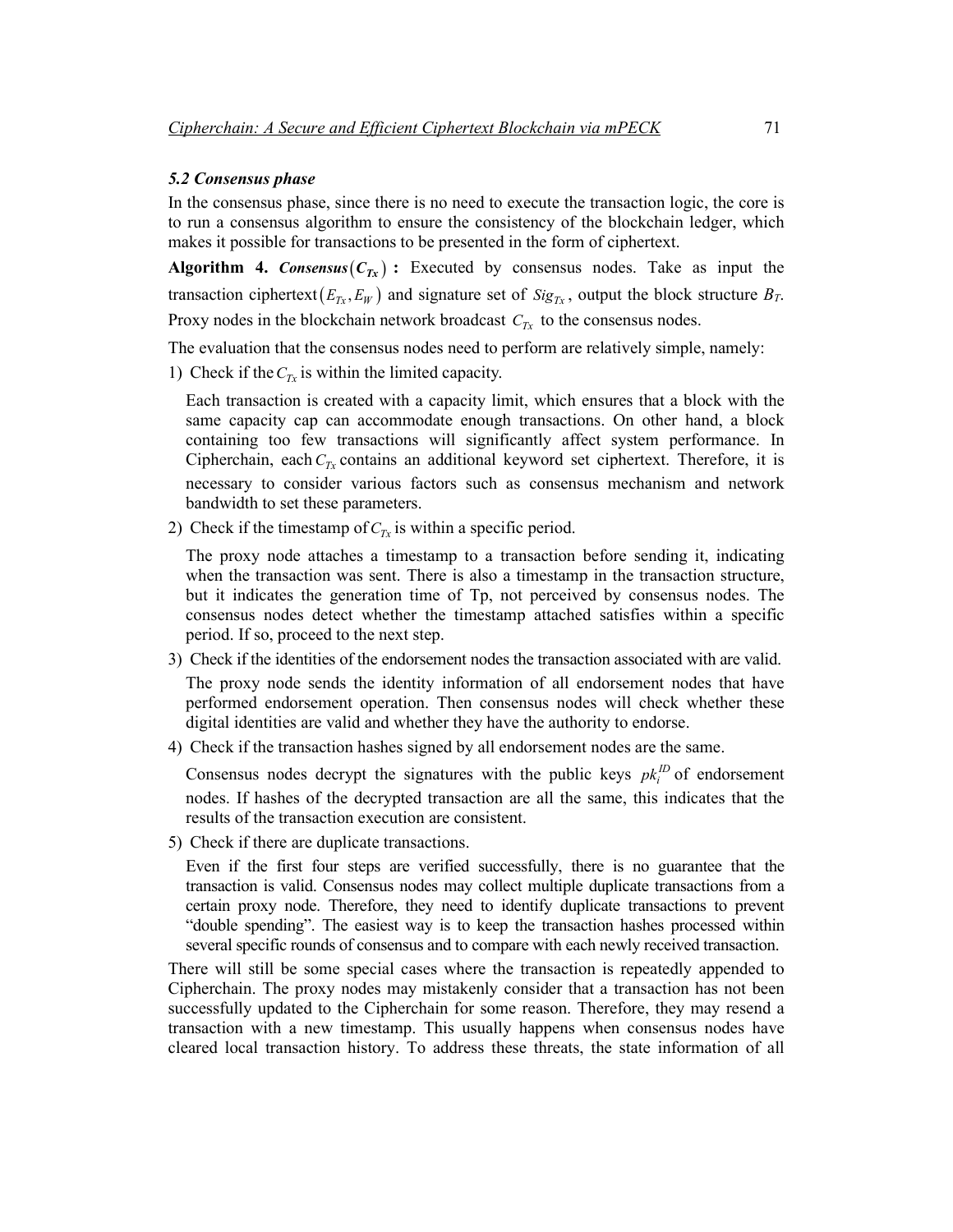endorsement nodes in the blockchain network can be recorded by creating a global state database in the consensus nodes, and this measure does not reveal valuable information with respect to transactions and users. Then consensus nodes will then run a consensus algorithm against newly generated blocks.

**Remark:** Since the transactions are submitted to the consensus nodes in the form of ciphertext, consensus nodes do not participate in the verification and execution of the transaction content themselves. This is in line with the premise that the consensus nodes do not need to establish a trust model against transaction. In Cipherchain, we adopt a modular design approach; hence, the consensus module is pluggable. We can update the consensus module since it is independent of other processing modules of transaction flow. The system can adopt a variety of consensus mechanisms, such as PoW, POS, POA, PBFT, etc. Besides, this also greatly reduces the computation overhead, so that consensus nodes can focus on the operation of the consensus algorithm. In addition, Cipherchain as a permissioned blockchain can usually be run and maintained by one or more known service providers. Compared with public blockchain schemes, it can obtain better communication bandwidth and quality of service. Therefore, Cipherchain can achieve faster distributed consensus, which contributes to higher transaction throughput.

The eventual block structure, including  $Tx$  and  $Sig_{Tx}$ , generated after consensus phase is shown in Fig. 3.



**Figure 3:** Data structure of block and transactions in Cipherchain

The block consists of three parts: block header, block body, and appendix. Only the block headers and appendix in the form of plaintext can be accessed. The shaded part consists of *Tx* and keyword set W, which are used as input to algorithm 3 to generate  $C_{Tx}$ . Some fields of the block structure are briefly explained below: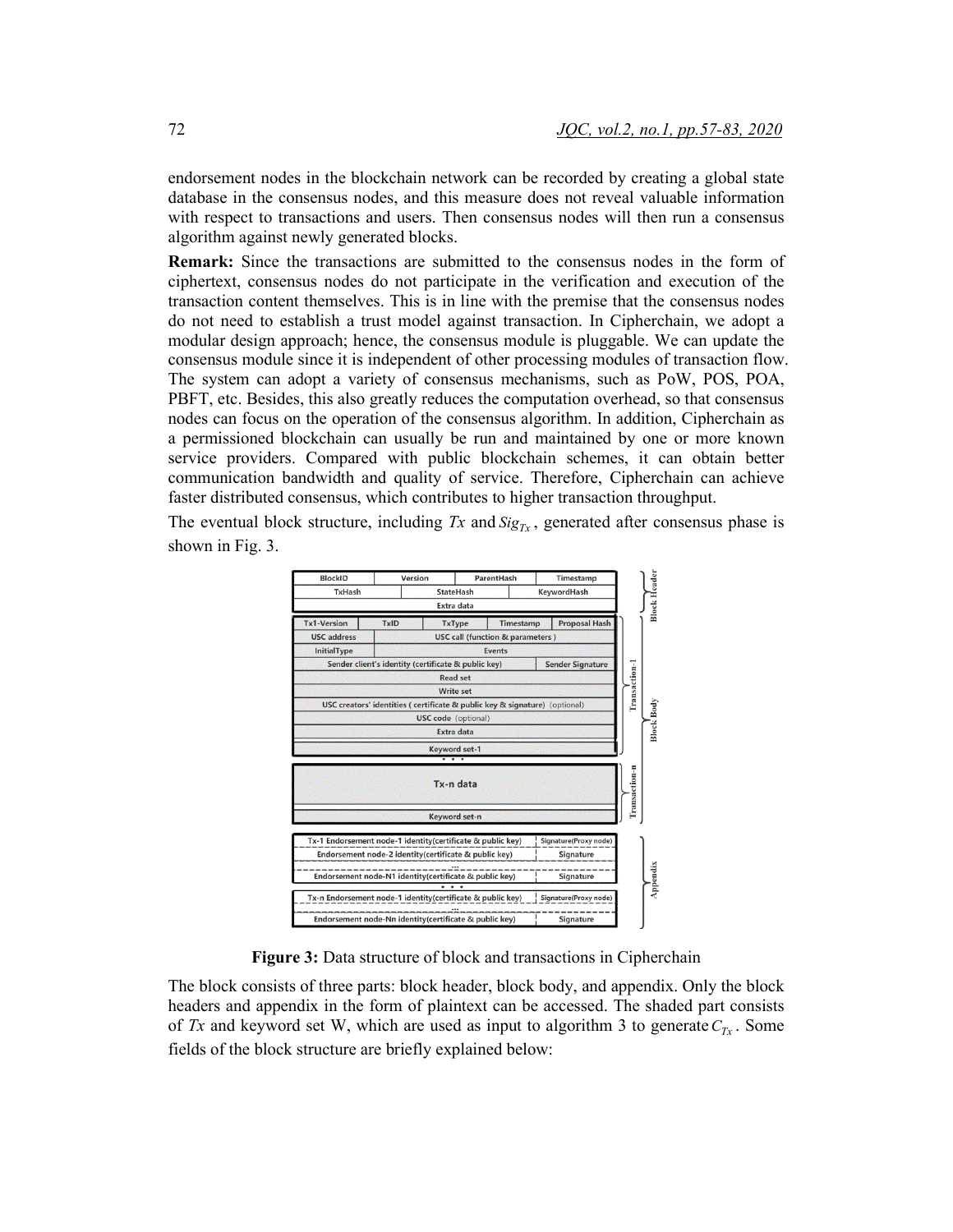*Keyword Hash*: All  $E_W$  in a block are hashed in a Merkle Tree [Merkle (1980)], with only the root called *KeywordHash* included in the block header.

*USC address* and *USC call***:** If it is a user contract transaction, set the address to 0, call certain functions of the system contract, and *USC code* must be filled in; otherwise, this field specifies the user contract address associated with the transaction and calls the user contract function.

*InitialType*: It is related to USC address. If a user contract transaction is to be created, the field indicates how the transaction is initiated. Moreover, the following *USC creators' identities* field must be filled in.

*Appendix***:** This part contains the signature set of endorsement nodes associated with each transaction. *Appendix* serves as an important way to verify the validity of each transaction for the consensus nodes in Section 5.2.

Obviously, the transaction structure of the shaded part is generated and encrypted by the proxy node in the execution phase. Each proxy node broadcasts encrypted transactions along with corresponding *Appendix* to the consensus nodes.

## *5.3 Update phase*

In the update phase, the update operation on the global distributed ledger are to be performed; meanwhile the state databases maintained by certain endorsement nodes and all consensus nodes will be updated as well.

**Algorithm 5.** *Update*  $(B_T)$ : Executed by the storage nodes. Take as input a valid block  $B_T$ 

generated after the consensus phase, and output a series of update operations on the blockchain ledger and related state databases.

The endorsement node and the storage node are logically divided by function. They may belong to the same server physically, or each may run on different servers, hence the update operation may have some differences.

We first discuss the case where the endorsement node and the storage node are the same physical server. Here we refer to this type of physical node as peer. The consensus nodes send a  $B_T$  to all peers, which then append it to local ledgers after some necessary validation operations. Some peers may have submitted transactions in advance and then check if these transactions exists in the local ledger. If it exceeds a specific period (such as several rounds of consensus), and there is still no target transaction in the ledger, users will be returned commit failure message. In this case, the state databases do not need to be updated. While the update is successful, storage nodes must return commit success message to consensus nodes, then associated state databases of endorsement nodes and all consensus nodes' database are required to update.

Another situation is that the storage node and the endorsement node are physically different servers. In this case, the storage nodes only serve to maintain the blockchain. After consensus phase, consensus nodes send a  $B<sub>T</sub>$  to storage nodes. At the same time, they will also broadcast this block to the endorsement nodes that have proposed transactions contained in this  $B_T$  in advance.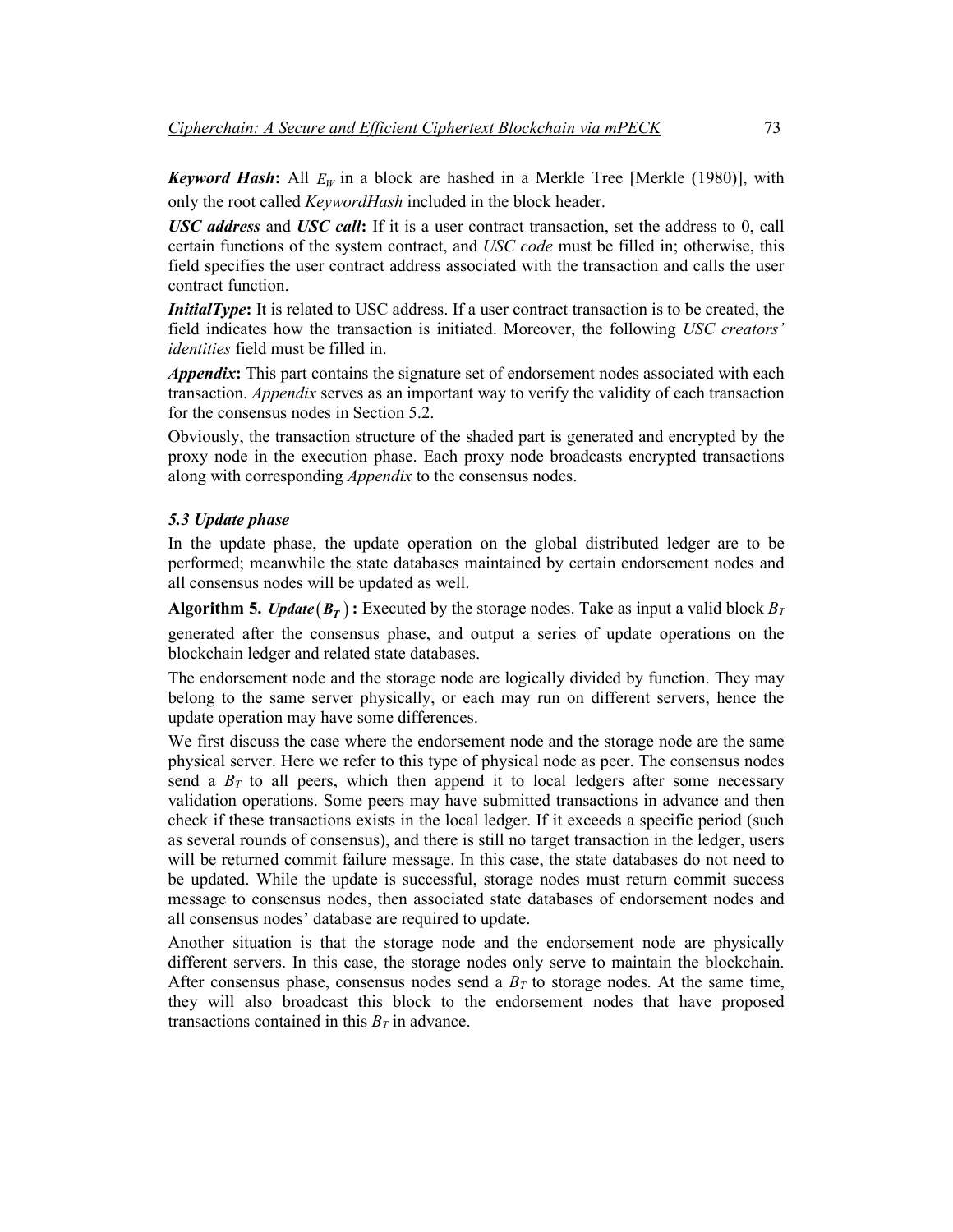As mentioned earlier in the endorsement phase, some endorsement nodes may perform incorrect results or fail to endorse transactions. As an example, a simple endorsement policy can be described as operation below:

*Op* : *Endorsement* (2, *N*1, *N*2, *N*3)

That is, at least two signatures from the endorsement node *N1*, *N2* or *N3* are required. Here we assume that *N3* failed to participate in the endorsement process. The endorsement nodes need to ensure that their respective state databases are synchronized before each single *Tp* is executed. Therefore, *N3* needs to perform a state update as well. After the transaction is eventually in the ledger, the proxy node needs to inform *N3* to update the state. The endorsement nodes can share state information with each other through a keep-alive instruction. As a result, the newly joined nodes (for example, after updating user contract) can also be quickly updated to the latest state.

**Remark:** In Fabric, peers call VSCC (validation system chaincode) to perform endorsement policy evaluation on all transactions in a received block. If the endorsement fails to meet the requirements, the transaction will be marked as invalid. The VSCC specifically determines whether the endorsement of a transaction is from the intended source and whether the transaction has obtained the required number of signatures. While in Cipherchain, each user contract parameterizes the endorsement policies in the system contract, specifies the ID, quantity, and transaction logic of endorsement nodes. When a user sends an ordinary transaction, the endorsement nodes can determine whether the transaction logic and the endorsement policy are valid based on the local state database and the user contract. At the same time, the consensus nodes also verify the identities and permissions of these endorsement nodes based on the global state database. The function similar to VSCC is completed before the update phase. This design makes it impossible for the storage nodes to obtain any information about the transaction. In update phase, the storage nodes do not need to perform complicated computation related to transactions, which further modularizes the blockchain function and the storage nodes can exist independently. Another situation is when there are peers existing in Cipherchain. Obviously, each peer will just know related transactions, but not the information of other transaction.

## *5.4 Search phase*

After the execution-consensus-update operation of transaction flow is performed, an immutable transaction history record is formed. In the search phase, since transaction information exists in ciphertext, special operations are usually required. Endorsement nodes are primarily intended to invoke a user contract to process a newly received Tp, or in some cases to search a historical transaction for users. Users intend to obtain the higher-level service of the blockchain system. According to the different schemes of transaction search, it can be divided into two modes: ordinary search and trapdoor query. The former only needs to find the transaction in the ledger according to the transaction address, while the latter needs to generate a trapdoor. Here we first explain the specific implementation of the trapdoor query.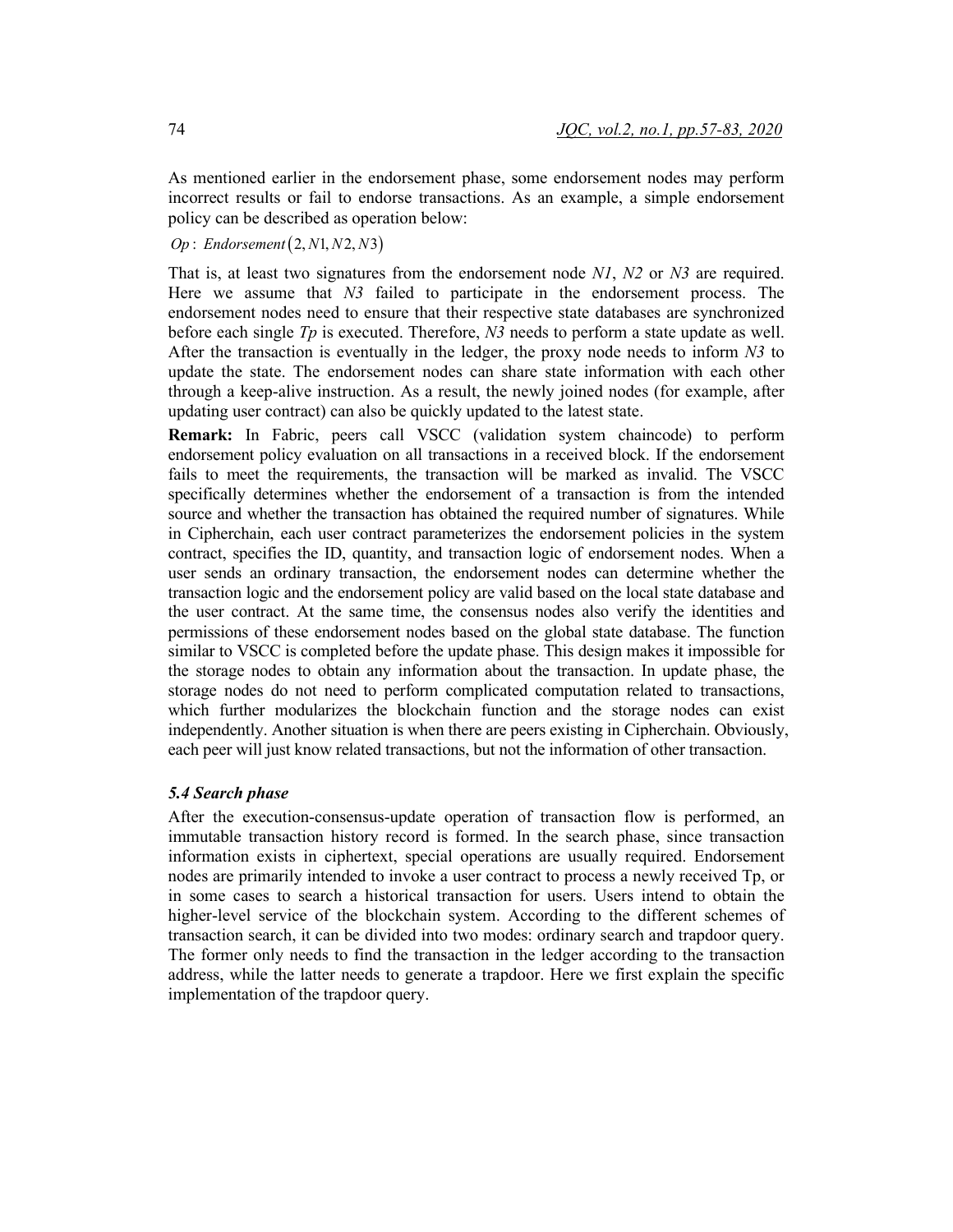**Algorithm 6.** *Trapdoor*  $\left( s k_j^{Enc}, I d x \right)$ : Executed by the transaction searchers. Take as input the searcher's private key  $sk_j^{Enc}$  and the keyword set index *Idx*, and output the trapdoor  $T_j$ . The searcher selects a random value  $r \in Z_p^*$ , which is computed separately:

$$
T_{j,1} = g^r, T_{j,2} = (h_{I_1} \dots h_{I_m})^r, T_{j,3} = (f_{I_1} \dots f_{I_m})^{r'_{skf}^{Enc}}
$$
\n(5)

where  $Idx = \{I_1, ..., I_m, w_I, ..., w_I_n\}$  for  $m \le l$ . Here  $I_i$  indicates the position of the keyword  $w_l$  in the keyword set, outputs the transaction trapdoor:

$$
T_j = (T_{j,1}, T_{j,2}, T_{j,3}, I_1, \dots, I_m)
$$
\n(6)

The trapdoor is generated locally by the transaction participants and "passed" to the storage nodes. Here, "pass" is used instead of "send" because there is a case where the endorsement node and the storage node belong to the same server.

**Algorithm 7.** Test  $\left( pk_j^{Enc}, E_w, T_j \right)$ : Executed by the storage nodes. Takes as input the keyword set ciphertext  $E_w$ , the public key  $pk_j^{Enc}$ , and the trapdoor  $T_j$  generated by a searcher. The output result "TRUE" indicates that the search is successful, and the transaction ciphertext information  $E_{Test} = (E_{Tx} || A || B_i)$  is returned back to the searcher; output "FALSE" indicating that search failed, and failure message is returned. Specifically, the storage node performs the following query operations on  $C_{Tx}$ :

$$
e\left(T_{j,1}, \prod_{i=1}^{m} C_{I_i}\right) = e\left(A, T_{j,2}\right) \cdot e\left(B_j, T_{j,3}\right) \tag{7}
$$

If there is no  $E_W$  in the local leger satisfying this equation, the *Tx* is not in the ledger; otherwise, the searcher performs the next decryption operation.

**Remark:** Since each user contract must be endorsed by all associated endorsement nodes, all transaction participants can search the associated user contract transactions in a trapdoor query manner. However, ordinary transactions may not have involved all associated endorsement nodes participating in the endorsement work, some endorsement nodes may return search failure message. Thus in order to search more efficiently and accurately, it is generally possible to refer to the proxy node for related operations.

**Algorithm 8.**  $TxDec(sk_i^{Enc}, E_{Test})$ : Performed by transaction searcher for local ciphertext decryption. Take as input  $E_{Test}$  and the private key  $s k_j^{Enc}$  of the searcher, and output the result of performing an  $XOR$  operation on the  $E_{Tx}$ . Specifically, compute:

$$
E_j' = h \bigg( e \bigg( A, B_j \bigg)^{1/s k_j^{Enc}} \bigg)
$$
 (8)

$$
Tx^* = E_j' \oplus E_{Tx} \tag{9}
$$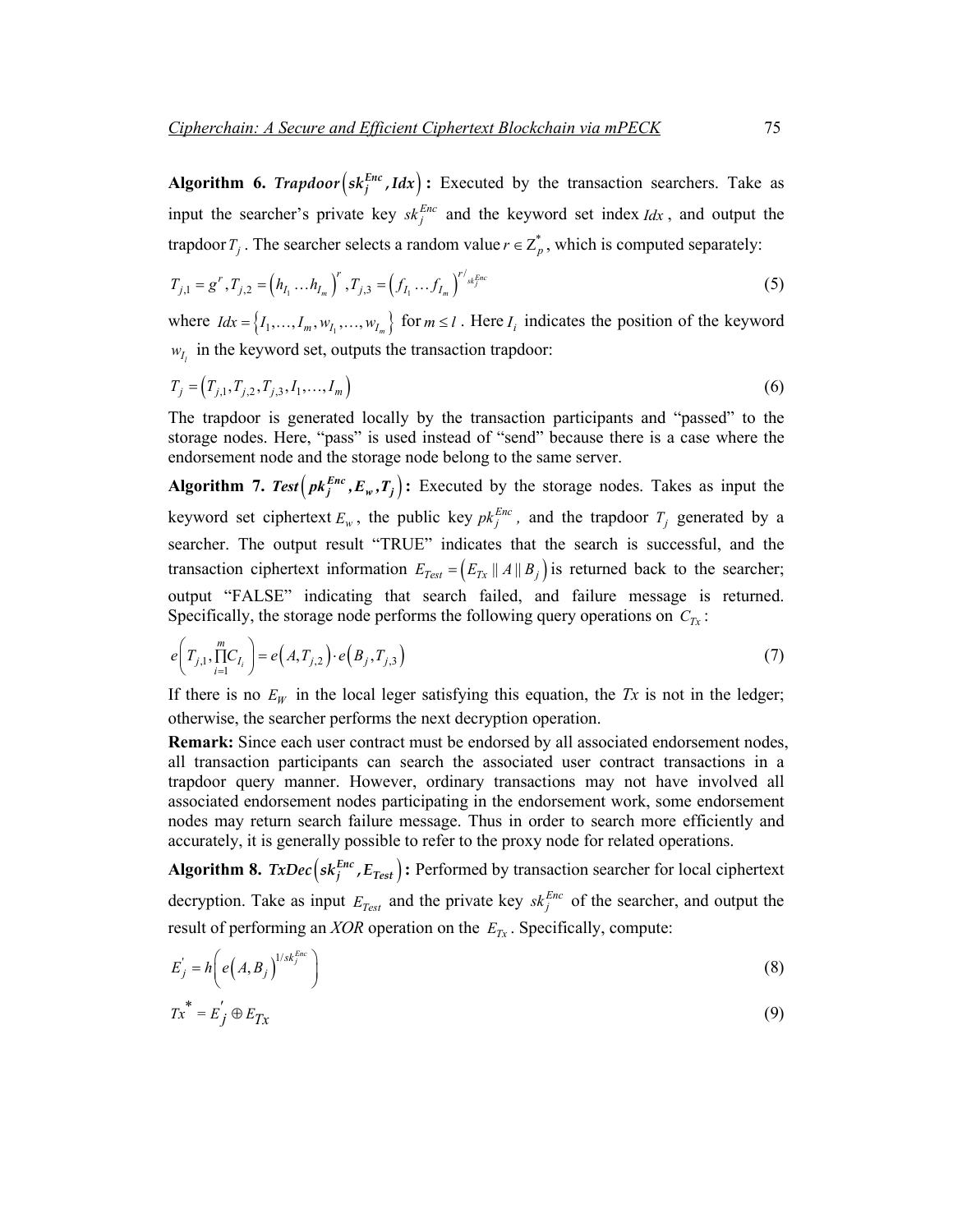If the searcher is a user as a member of the transaction participants, or an endorsement node who has executed the corresponding *Tx* correctly, then the desired transaction plaintext  $Tx = Tx^*$  is obtained. This is due to the equation:

$$
E'_{j} = h\left(e\left(A, B_{j}\right)^{1/sk_{j}^{Enc}}\right) = h\left(e\left(g, g\right)^{r_{1}r_{2}}\right)
$$
\n<sup>(10)</sup>

For the endorsement nodes that have not been involved in the correct execution of this *Tx*, obviously they cannot decrypt the ciphertext.

Earlier we mentioned the difference in physical implementation between storage nodes and endorsement nodes. This would also result in different search methods for participants.

First, we explain the case where the storage node and the endorsement node belong to the same physical server (i.e., peer). Since each peer maintains a blockchain ledger locally, it just processes the *Tp* according to the contract address. Then they decrypt it with  $sk_j^{Enc}$ .

Peers also need to respond to users' request to search for a target transaction. Each user can obtain the desired transaction in two ways. One is that the user adopts the above trapdoor query method, which requires both the user and the peer to spend a certain amount of computation overhead. Such a mission can be performed on any peer's server, even if the peer is not involved in the execution of the target transaction. This method does not cause any information leakage for users. The other is that the user specifies the transaction address, and then the peer returns specified transaction ciphertext. Obviously, if the user gets an unrelated transaction ciphertext, he cannot decrypt it.

When the storage node exists independently, endorsement nodes and users can only obtain the target transaction ciphertext through the trapdoor query method. The endorsement node generates a trapdoor based on the keyword set and sends it to a certain storage node. The storage node runs the *Test* algorithm, and returns the result. Similar to the endorsement node, a user can send a transaction request to the endorsement node as will.

# **6 Performance evaluation**

We now evaluate the performance of Cipherchain scheme in terms of computation, storage and communication costs.

#### *6.1 Computation cost*

The computation cost here refers mainly to the cryptographic operations with respect to transactions. Since introducing mPECK technology, the transaction flow is inevitably affected by these complex cryptographic operations. Fortunately, since employing our improved modular design scheme that was not available in previous public blockchains, the impact of localized time-consuming operations on the overall performance of the system is limited. Computation overhead is mainly divided into two situations: the formation of transaction flow in local hosts or servers and trapdoor query in cloud servers.

The operations and the executing times of the formation of transaction flow used in the evaluation are defined in Tab. 2. The evaluations were performed on a personal computer (Lenovo with an I5-8300H 2.3 GHz processor, 8G bytes memory, 5400 rpm mechanical hard disk and Windows 10 operating system) using the JPBC library [De Caro and Iovino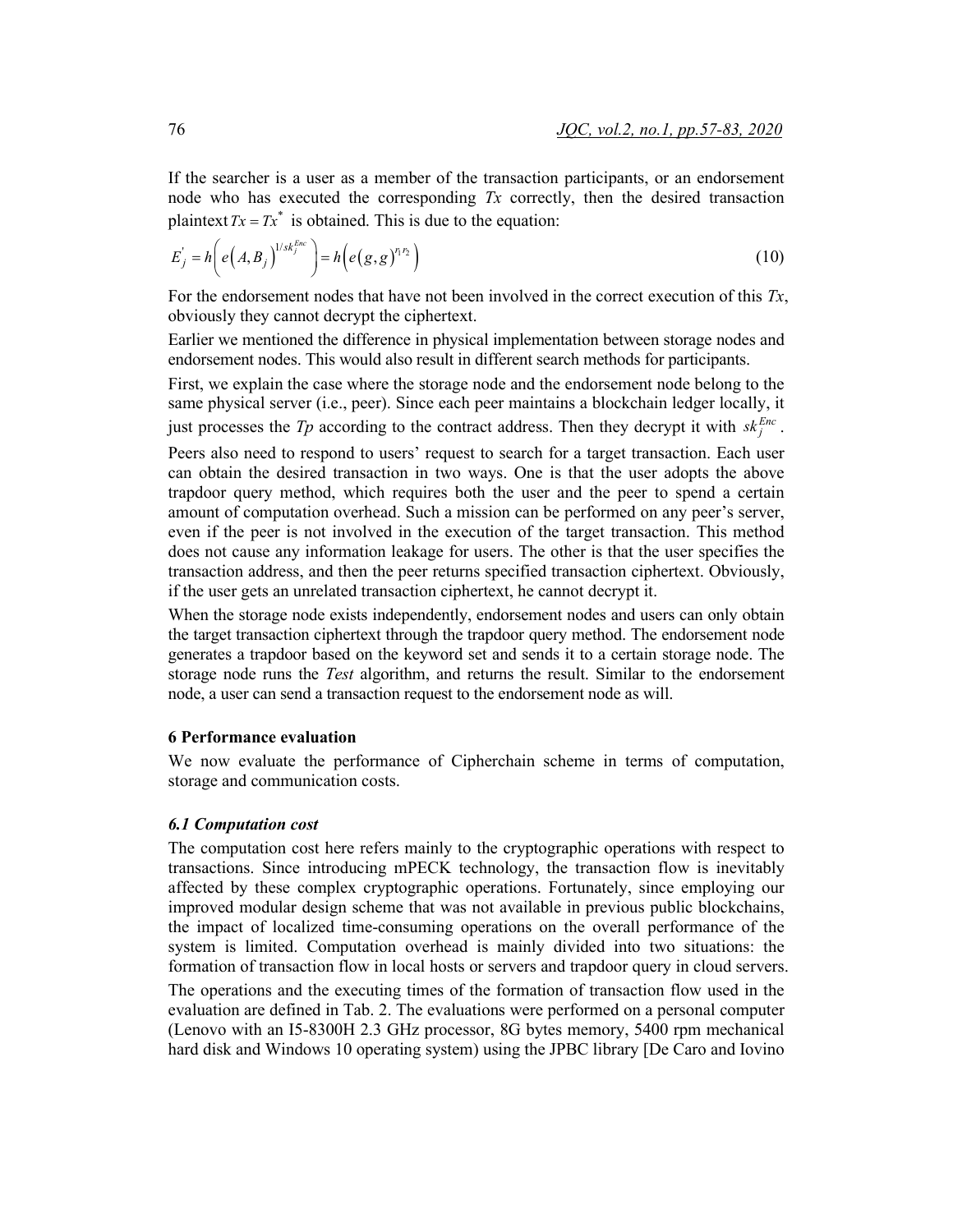(2011)]. In addition, our core code for cryptographic operations and performance evaluation was published on the website https://github.com/alanbaby/Cipherchain.

| Function                                                 | Description                                                     | User           | Keyword        | Tx             | Time |
|----------------------------------------------------------|-----------------------------------------------------------------|----------------|----------------|----------------|------|
|                                                          |                                                                 | Number         | Number         | (MB)           | (ms) |
| Params                                                   | $(G_1, G_2, e, H_1, H_2, g)$                                    |                |                |                | 501  |
| mPECK                                                    | Generation of<br>keyword set<br>ciphertext $E_W$                | $\mathbf{1}$   | 4              |                | 228  |
|                                                          |                                                                 | $\overline{c}$ |                |                | 234  |
|                                                          |                                                                 | $\overline{4}$ |                |                | 258  |
|                                                          |                                                                 | $\overline{8}$ |                |                | 287  |
|                                                          |                                                                 | 16             |                |                | 349  |
| <b>TxEnc</b>                                             | Generation of<br>transaction<br>ciphertext $E_{\tau x}$         |                |                | $\overline{2}$ | 25   |
|                                                          |                                                                 |                |                | $\overline{4}$ | 35   |
|                                                          |                                                                 |                |                | 6              | 85   |
|                                                          |                                                                 |                |                | 8              | 102  |
| $\overline{T}$<br>T1<br>T <sub>2</sub><br>T <sub>3</sub> | Generation of a<br>trapdoor $T$ for<br>Transaction<br>retrieval | 8              | $\overline{4}$ | $\mathbf{1}$   | 61   |
|                                                          |                                                                 |                |                | $\overline{2}$ | 96   |
|                                                          |                                                                 |                |                | 3              | 135  |
|                                                          |                                                                 |                |                | $\overline{4}$ | 178  |
|                                                          |                                                                 |                |                |                | 9    |
|                                                          |                                                                 |                |                | $\overline{4}$ | 80   |
|                                                          |                                                                 |                |                |                | 78   |
| <b>TxDec</b>                                             | Decryption of<br>transaction<br>ciphertext $E_{\tau_r}$         |                |                | $\overline{2}$ | 31   |
|                                                          |                                                                 |                |                | $\overline{4}$ | 41   |
|                                                          |                                                                 |                |                | 6              | 50   |
|                                                          |                                                                 |                |                | 8              | 59   |

**Table 2:** The computation cost of cryptographic operations

The main computation cost of cloud servers is on the Test algorithm. The cryptography scheme requires three pairing operations per trapdoor. Since executing Test algorithm acting on each keyword set is independent of each other, and these three pairing operations per trapdoor can be executed independently, the scheme relies on the high parallel processing capability of cloud servers. In our performance evaluation experiment, the execution time of each *Test* thread related to (7) is about 28 milliseconds. Then we use thread pool technology to run on the PC processors, and finally we measure that it takes about 6 milliseconds each time to execute a *Test* thread.

In addition, it should be pointed out that it may return failure message if the trapdoor query method is used to obtain the target transaction. This means that cloud servers need to spend much time retrieving all keyword ciphertext, and even this behavior can become an attack to deteriorate the performance of cloud servers. Therefore, cloud servers need to take some measures to minimize the risk of retrieval failure, such as identity and privilege verification, the introduction of blacklist mechanism, and so on. Alternatively,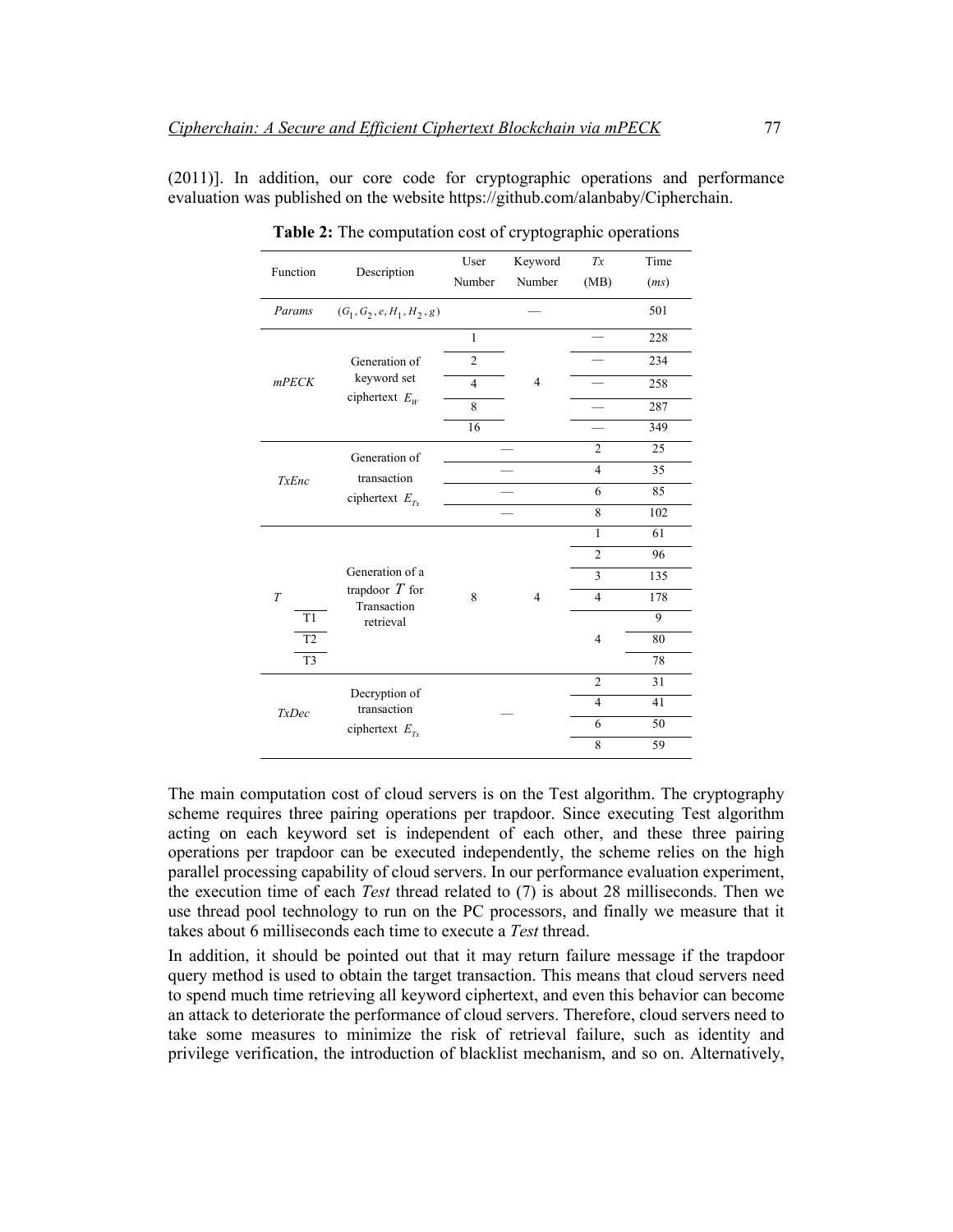the searcher can provide the search scope of ciphertext keywords and even provide a definite search target.

#### *6.2 Communication and storage cost*

Here we let  $|G_1|$  and  $|M|$  denote the bit sizes of point in group  $G_1$  and transaction plaintext, respectively. Tab. 3 shows the communication and storage of Cipherchain using mPECK.

| Element      | Size           |  |  |
|--------------|----------------|--|--|
| $pk_i^{Enc}$ | $ G_1 $        |  |  |
| $E_{Tx}$     | M              |  |  |
| $E_W$        | $(n+l+2) G_1 $ |  |  |
| $T_i$        | $3 G_1 $       |  |  |

**Table 3:** Costs of communication and storage

As shown in Tab. 3, the most significant feature is that the size of the transaction ciphertext does not increase when the transaction plaintext is encrypted. This is obviously the shortest ciphertext size compared with previous PECK schemes [Bösch, Hartel, Jonker et al. (2015)]. We know that the size of transactions in the blockchain structure has a significant impact on system performance. If the  $E_{Tx}$  generated by a certain encryption scheme is too large, it is bound to be impossible to realize the ciphertext blockchain scheme. Therefore, the mPECK, which can be implemented in multi-user scenarios, is very suitable for our proposed Cipherchain out of consideration of communication and storage overhead.

## **7 Application**

## *7.1 Cipherchain and cloud computing*

Currently, Bitcoin's distributed ledger has already consumed more than 200 GB. Since the ledgers exist in a chain structure, the data will only continue to increase. The amount of data in each distributed ledger will become larger and larger, so that ordinary users with limited storage capacity will not be able to store them.

At present, the application of the public blockchain is mainly in the field of cryptocurrency. However, future blockchain scheme may be faced with logic that is more complicated or larger amount of data in each transaction or block. Hence, blockchain with commercial applications requires address the issue of data explosion to support higher transaction throughput, which is also what storage nodes of Cipherchain need to face.

In our proposed scheme, we employed mPECK, a searchable encryption technology that addresses the privacy issue of cloud computing. The storage nodes can be physically as the cloud servers with huge computing power and storage capacity. The users or the endorsement nodes just request the cloud server to search the target transaction by employing the trapdoor query method. In this process, cloud service providers are unable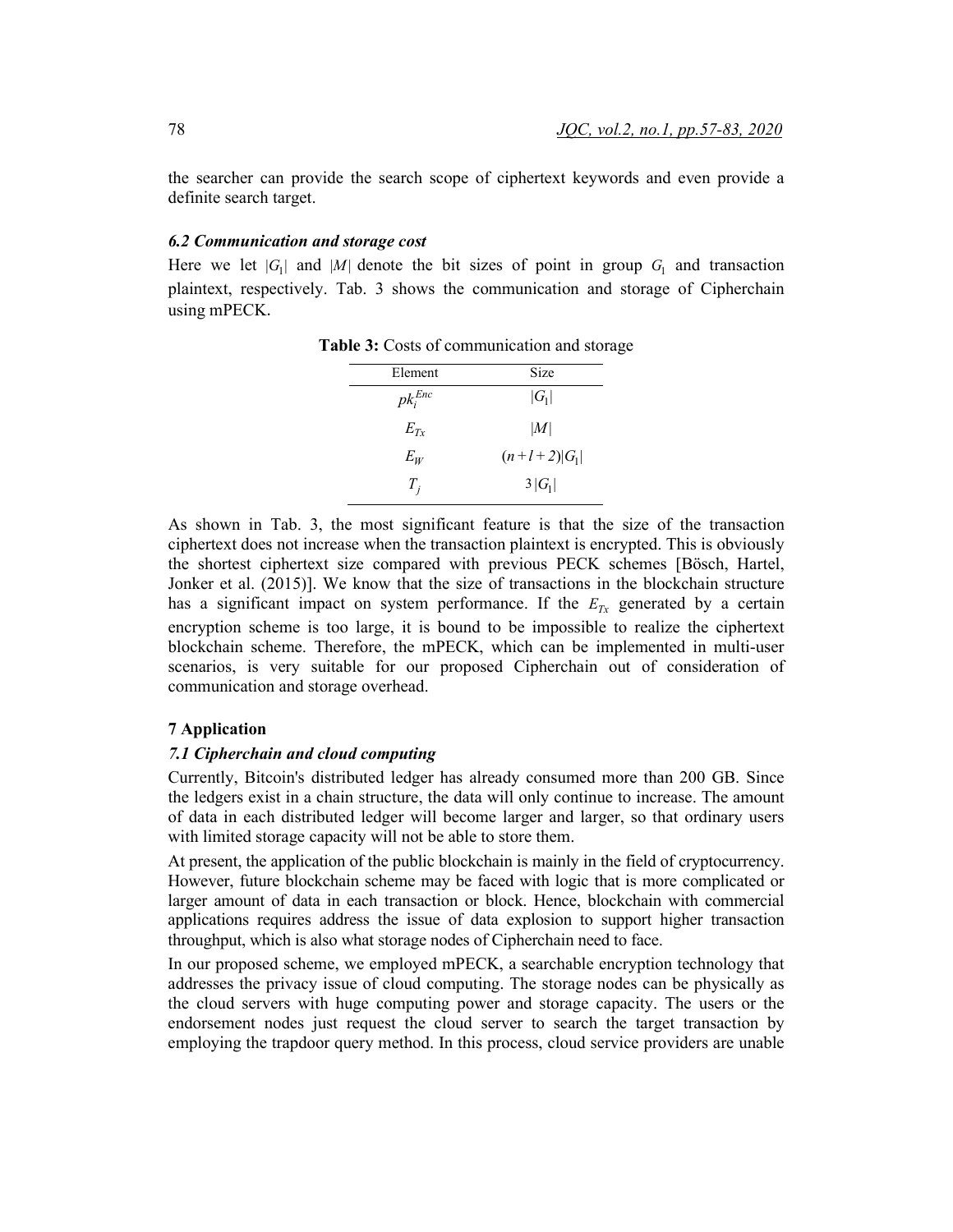to obtain any valuable information about transactions. Compared with the most blockchain schemes, Cipherchain involves relatively complex cryptography operations. However, the execution-consensus-update mode has limited impact on the overall system performance. The combination of "blockchain+cloud computing" is shown in Fig. 1 above, which may be a significant scheme to address many issues in the field of blockchain. The role of major cloud service providers in the blockchain network is similar to that of miners in Bitcoin, providing massive computing and storage services without additional cost of competition in computing power. This may trigger a new business model of cloud service.

Since the specific operation process of proposed "blockchain+cloud computing" is essentially consistent with the scheme described in Section 5, we will not elaborate on it here.

#### *7.2 Cipherchain and public blockchain*

In Cipherchain, the consensus module is highly independent. The consensus nodes do not participate in the verification and execution process of the transaction flow and their mission is simplified to run the consensus mechanism. The modularization of system brings significant advantages in performance and updateability. In the consensus phase, the transaction is presented in the form of ciphertext. Except for the users themselves and associated endorsement nodes, no entity can obtain the transaction content. For the above features, Cipherchain, as a type of permissioned blockchain, can even "outsource" consensus function to the existing public blockchains.

In the case of Bitcoin, the miners run the PoW mechanism. We know that most existing blockchains adopt PoW mechanism, which currently accounts for more than 90% of the total market capitalization of existing digital currencies [Gervais, Karame, Wüst et al. (2016)]. At the time of writing this article, the hashrate representing Bitcoin's total network computing power is 40 EH/S, while the Ethereum's has also reached more than 140 TH/S. The enormous computing power of the public blockchain maintains the normal operation of the decentralized system, and its transactions or blocks after consensus can hardly be tampered. Although Cipherchain can use the non-incentive consensus algorithms such as PBFT or Raft, we assume that the consensus mechanism adopted by the public blockchain (here specifically, PoW) can serve this permissioned blockchain. Such design can take the advantages of both the permissioned blockchain's and the public blockchain's respective features. The operations (verification, execution, and endorsement) related to the transaction flow itself during the execution phase are performed by the endorsement nodes. Moreover, the work in the consensus and update phases are handed over to the miners in the public blockchain network.

In this proposal, each miner needs to establish a global state database to maintain state information for all endorsement nodes. Naturally, it requires necessary interaction between the miners and the CA. The miners receive the well-formed transaction ciphertext, since the correctness of the transaction execution result is guaranteed by the endorsement nodes, which bear the corresponding responsibility. The main operations that miners need to perform are: (1) verifying the signature of the sender (a proxy node) on the transaction ciphertext; and (2) verifying the account states of all participating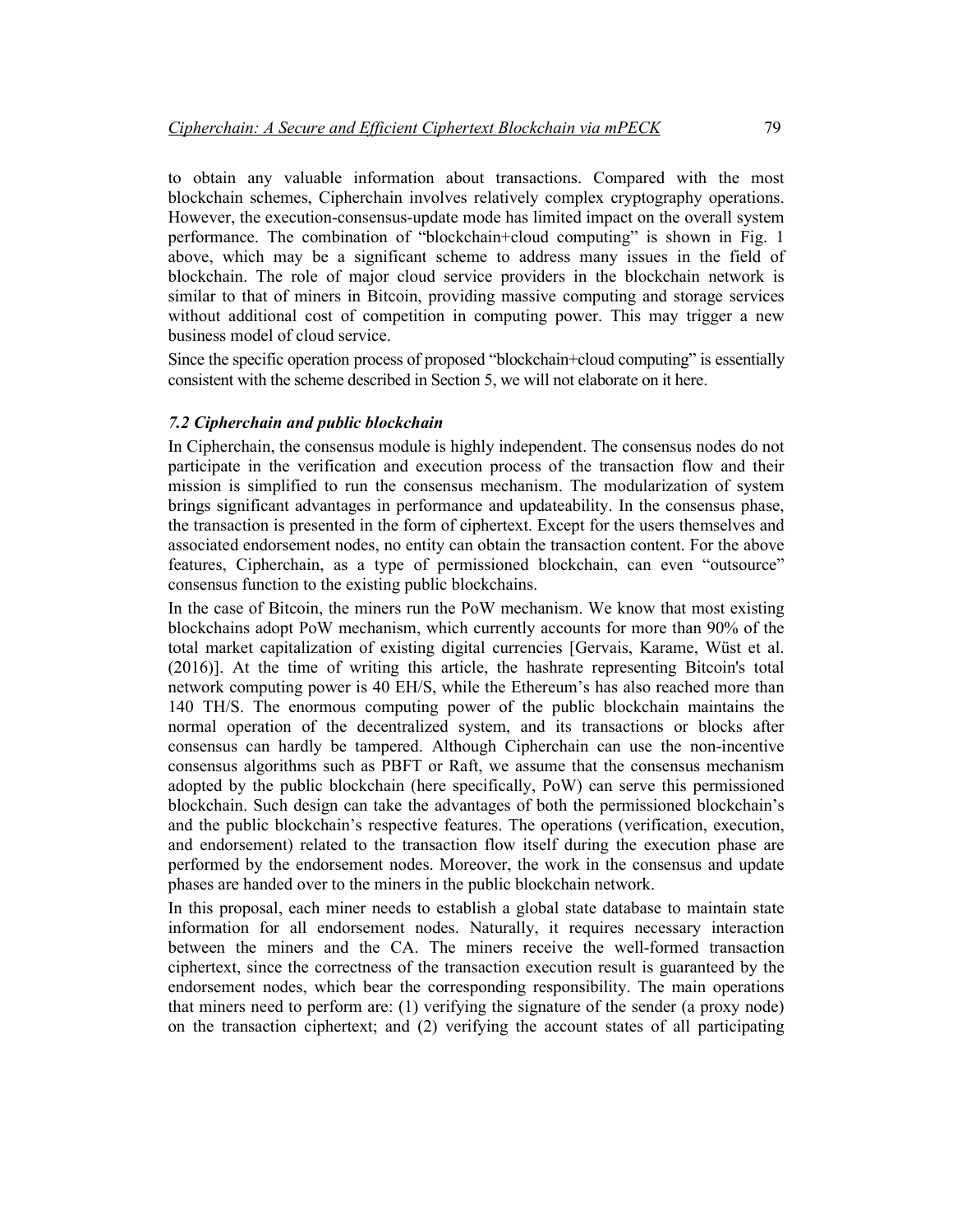endorsement nodes. The verification operations that miners need to perform are similar to the consensus nodes in Section 5.2.

After the transaction ciphertext is considered valid, the miners' consensus process is similar to the Bitcoin, implementing the PoW consensus mechanism. Finally, the block produced by a miner is accepted by the whole public blockchain network, and the block containing multiple transaction ciphertexts is appended to the ledger. Therefore, each miner also plays the role of a storage node. When transaction participants search for specific transactions on miners' local ledgers, they usually need to pay some fees for additional computation overhead. Since public blockchains usually require incentive mechanism to inspire miners, we will not go into details here.

#### **8 Conclusion**

We present Cipherchain, the first ciphertext blockchain scheme, where data can be processed and maintained in the form of ciphertext to realize the privacy protection of transaction. We describe in detail the several algorithms related to the formation of transaction flows and retrieval methods for ciphertext transactions. Since introducing the execution-consensus-update paradigm of transaction flow, transactions are simulated and encrypted based on the mPECK scheme by specified endorsement nodes, while consensus and update operations with respect to ciphertext transaction are globally executed. Such a modular design also makes the overall performance of Cipherchain not greatly affected by cryptographic operations and other necessary computation work, which makes the system performance run efficiently. Then necessary performance evaluation is performed to demonstrate the feasibility of the cryptographic operations acting on Cipherchain. We also make it possible to implement the future application of technology combination of "blockchain +cloud computing" and "Cipherchain+public blockchain".

Our work does not only describe a novel ciphertext blockchain scheme designed for the sake of both privacy and efficiency, but also indicates that both the security model and the design concept "openness and transparency" based on previous Bitcoin-like architecture can be retained in permissioned blockchains, while without the compromise of performance or privacy.

**Acknowledgement:** This work is supported by the NSFC (Grant Nos. 61671087, 61962009, 61003287), the Fok Ying Tong Education Foundation (Grant No. 131067), the Major Scientific and Technological Special Project of Guizhou Province (Grant No. 20183001), the Foundation of State Key Laboratory of Public Big Data (Grant No. 2018BDKFJJ018), CCF-Tencent Open Fund WeBank Special Funding (CCF-WebankRAGR20180104), the High-quality and Cutting-edge Disciplines Construction Project for Universities in Beijing (Internet Information, Communication University of China), the Fundamental Research Funds for the Central Universities, and the Fundamental Research Funds for the Central Universities No. 2019XD-A02.

**Conflicts of Interest:** The authors declare that they have no conflicts of interest to report regarding the present study.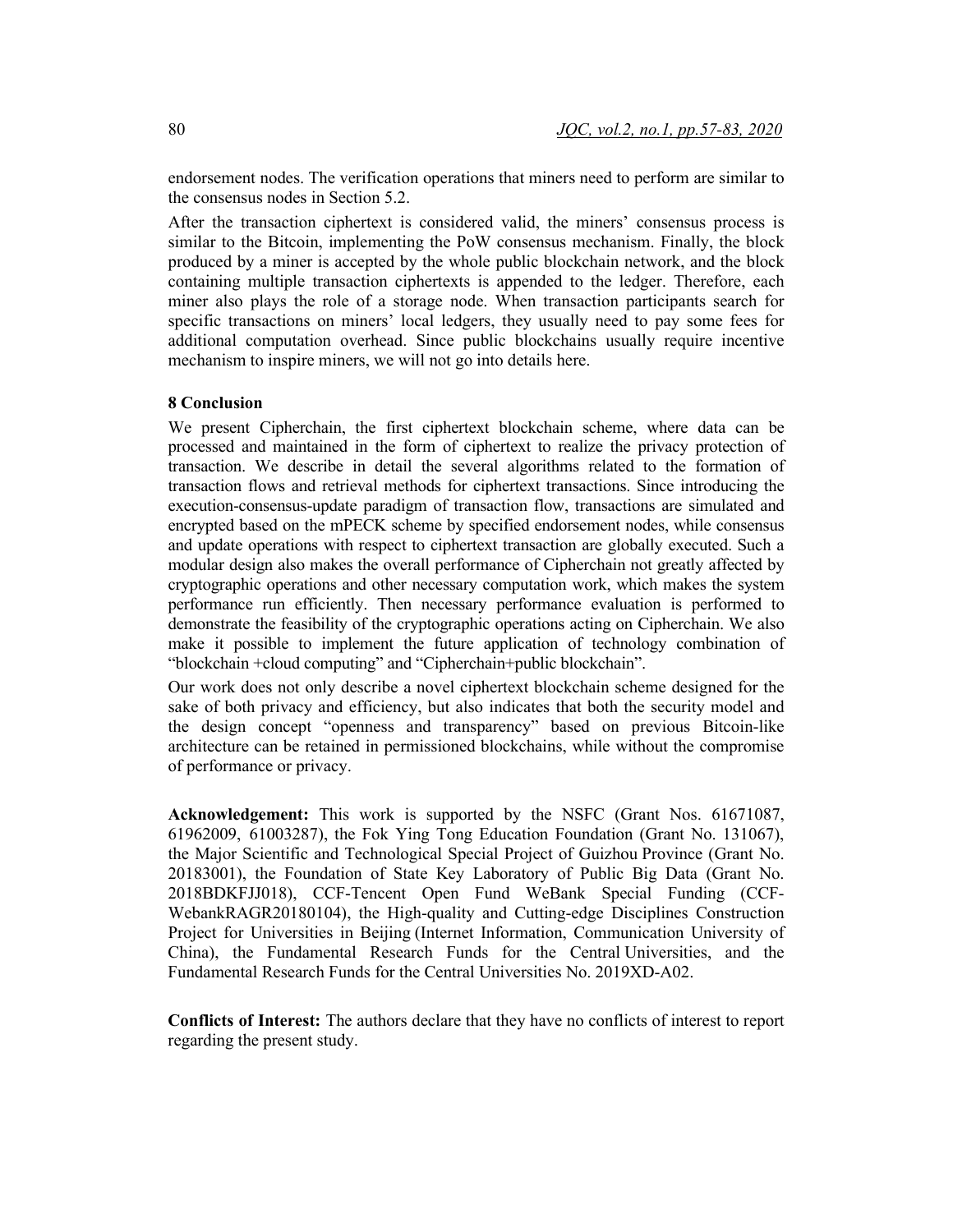# **References**

**Androulaki, E.; Barger, A.; Bortnikov, V.; Cachin, C.; Christidis, K. et al.** (2018): Hyperledger fabric: a distributed operating system for permissioned blockchains. *Proceedings of the Thirteenth EuroSys Conference*, pp. 30.

**Baudron, O.; Pointcheval, D.; Stern, J.** (2000): Extended notions of security for multicast public key cryptosystems. *International Colloquium on Automata, Languages, and Programming*, pp. 499-511.

**Boneh, D.; Di Crescenzo, G.; Ostrovsky, R.; Persiano, G.** (2004): Public key encryption with keyword search. *International Conference on the Theory and Applications of Cryptographic Techniques*, pp. 506-522.

**Boneh, D.; Waters, B.** (2007): Conjunctive, subset, and range queries on encrypted data. *Theory of Cryptography Conference*, pp. 535-554.

**Bonneau, J.; Narayanan, A.; Miller, A.; Clark, J.; Kroll, J. A. et al.** (2014): Mixcoin: anonymity for bitcoin with accountable mixes. *International Conference on Financial Cryptography and Data Security*, pp. 486-504.

**Bösch, C.; Hartel, P.; Jonker, W.; Peter, A.** (2015): A survey of provably secure searchable encryption. *ACM Computing Surveys (CSUR)*, vol. 47, no. 2 pp. 18.

**Buterin, V.** (2014): A next-generation smart contract and decentralized application platform. *White Paper*, vol. 3, pp. 37.

**Chaum, D.** (1983). Blind signatures for untraceable payments. *Advances in Cryptology*, pp. 199-203.

**Curtmola, R.; Garay, J.; Kamara, S.; Ostrovsky, R.** (2011): Searchable symmetric encryption: improved definitions and efficient constructions. *Journal of Computer Security*, vol. 19, no. 5, pp. 895-934.

**De Caro, A.; Iovino, V.** (2011): jPBC: java pairing based cryptography. *IEEE Symposium on Computers and Communications*, pp. 850-855.

**Duffield, E.; Diaz, D.** (2015): Dash: a privacycentric cryptocurrency. *Self-published*.

**ElGamal, T.** (1985): A public key cryptosystem and a signature scheme based on discrete logarithms. *IEEE Transactions on Information Theory*, vol. 31, no. 4, pp. 469-472.

**Garay, J.; Kiayias, A.; Leonardos, N.** (2015): The bitcoin backbone protocol: analysis and applications. *Annual International Conference on the Theory and Applications of Cryptographic Techniques*, pp. 281-310.

**Gervais, A.; Karame, G. O.; Wüst, K.; Glykantzis, V.; Ritzdorf, H. et al.** (2016): On the security and performance of proof of work blockchains. *Proceedings of the 2016 ACM SIGSAC Conference on Computer and Communications Security*, pp. 3-16.

**Golle, P.; Staddon, J.; Waters, B.** (2004): Secure conjunctive keyword search over encrypted data. *International Conference on Applied Cryptography and Network Security*, pp. 31-45.

**Green, M.; Miers, I.** (2017): Bolt: anonymous payment channels for decentralized currencies. *Proceedings of the 2017 ACM SIGSAC Conference on Computer and Communications Security*, pp. 473-489.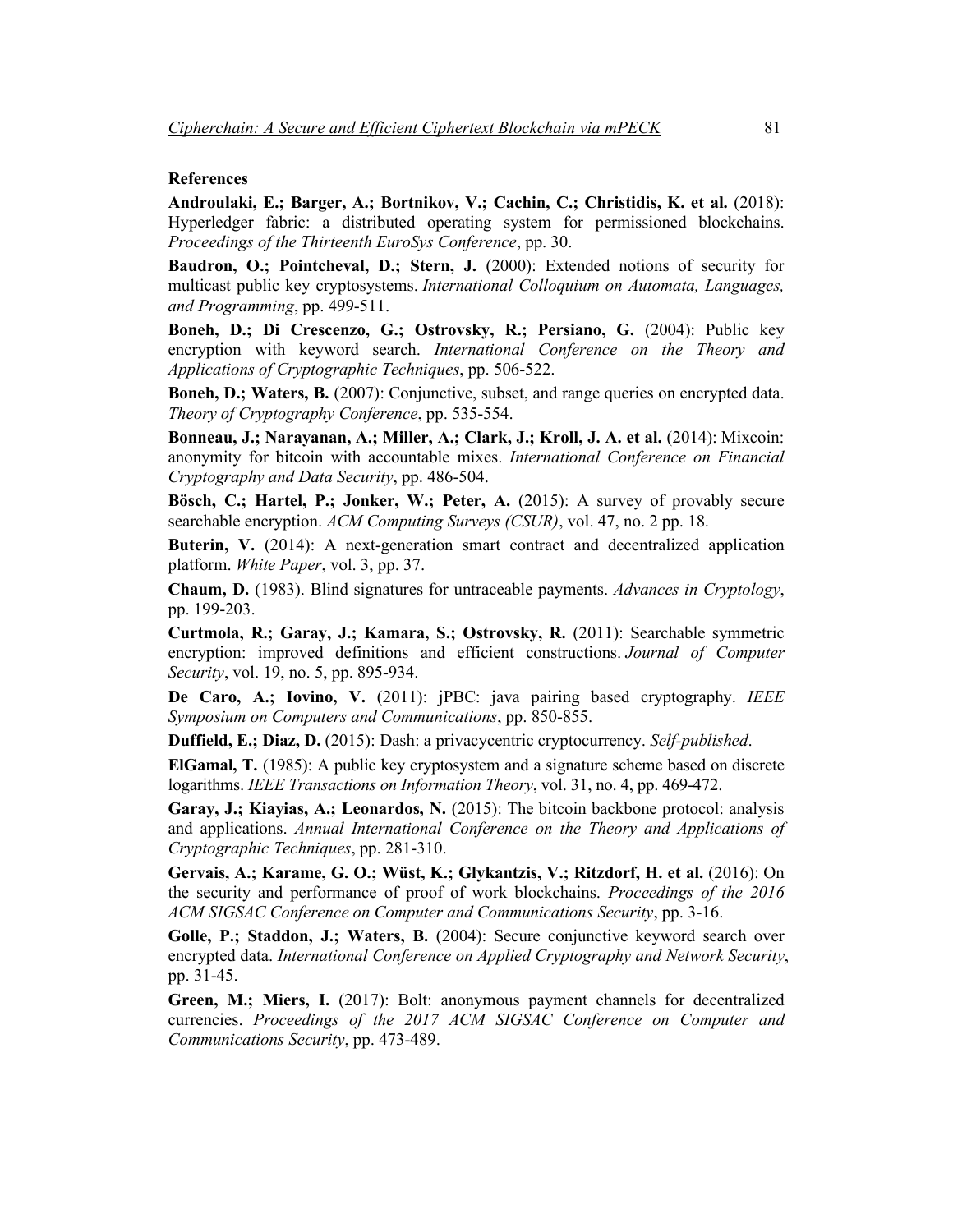**Hearn, M.** (2016). Corda: a distributed ledger. *Corda Technical White Paper*.

**Heilman, E.; Alshenibr, L.; Baldimtsi, F.; Scafuro, A.; Goldberg, S.** (2017): Tumblebit: an untrusted bitcoin-compatible anonymous payment hub. *Network and Distributed System Security Symposium*.

**Hwang, Y. H.; Lee, P. J.** (2007): Public key encryption with conjunctive keyword search and its extension to a multi-user system. *International Conference on Pairing-Based Cryptography*, pp. 2-22.

**Karame, G. O.; Androulaki, E.** (2016): *Bitcoin and Blockchain Security*. Artech House. **Koshy, P.; Koshy, D.; McDaniel, P.** (2014): An analysis of anonymity in bitcoin using p2p network traffic. *International Conference on Financial Cryptography and Data Security*, pp. 469-485.

**Kurosawa, K.** (2002): Multi-recipient public-key encryption with shortened ciphertext. *International Workshop on Public Key Cryptography*, pp. 48-63.

Lamport, L. (1978): Time, clocks, and the ordering of events in a distributed system. *Communications of the ACM*, vol. 21*,* no. 7, pp. 558-565.

**Lamport, L.; Shostak, R.; Pease, M.** (1982): The Byzantine generals problem. *ACM Transactions on Programming Languages and Systems*, vol. 4, no. 3, pp. 382-401.

**Matthew, S.** (2017): Merkle patricia trie specification. *Ethereum, October*.

**Meiklejohn, S.; Pomarole, M.; Jordan, G.; Levchenko, K.; McCoy, D. et al** (2013): A fistful of bitcoins: characterizing payments among men with no names. *Proceedings of the 2013 Conference on Internet Measurement Conference*, pp. 127-140.

**Merkle, R. C.** (1980): Protocols for public key cryptosystems. *1980 IEEE Symposium on Security and Privacy*, pp. 122-122.

**Miers, I.; Garman, C.; Green, M.; Rubin, A. D.** (2013): Zerocoin: anonymous distributed e-cash from bitcoin. *IEEE Symposium on Security and Privacy*, pp. 397-411.

**Miller, A.; LaViola Jr, J. J.** (2014): Anonymous byzantine consensus from moderatelyhard puzzles: a model for bitcoin. *Available online: http://nakamotoinstitute. org/research/anonymous-byzantine-consensus*.

**Nakamoto, S.** (2008): Bitcoin: a peer-to-peer electronic cash system.

Park, D. J.; Kim, K.; Lee, P. J. (2004): Public key encryption with conjunctive field keyword search. *International Workshop on Information Security Applications*, pp. 73-86.

**Reid, F.; Harrigan, M.** (2013): An analysis of anonymity in the bitcoin system. *Security and Privacy in Social Networks*, pp. 197-223.

**Rivest, R. L.** (1997): Electronic lottery tickets as micropayments. *International Conference on Financial Cryptography*, pp. 307-314.

**Sasson, E. B.; Chiesa, A.; Garman, C.; Green, M.; Miers, I. et al.** (2014): Zerocash: decentralized anonymous payments from bitcoin. *IEEE Symposium on Security and Privacy*, pp. 459-474.

Shapiro, M.; Preguiça, N.; Baquero, C.; Zawirski, M. (2011): Conflict-free replicated data types. *Symposium on Self-Stabilizing Systems*, pp. 386-400.